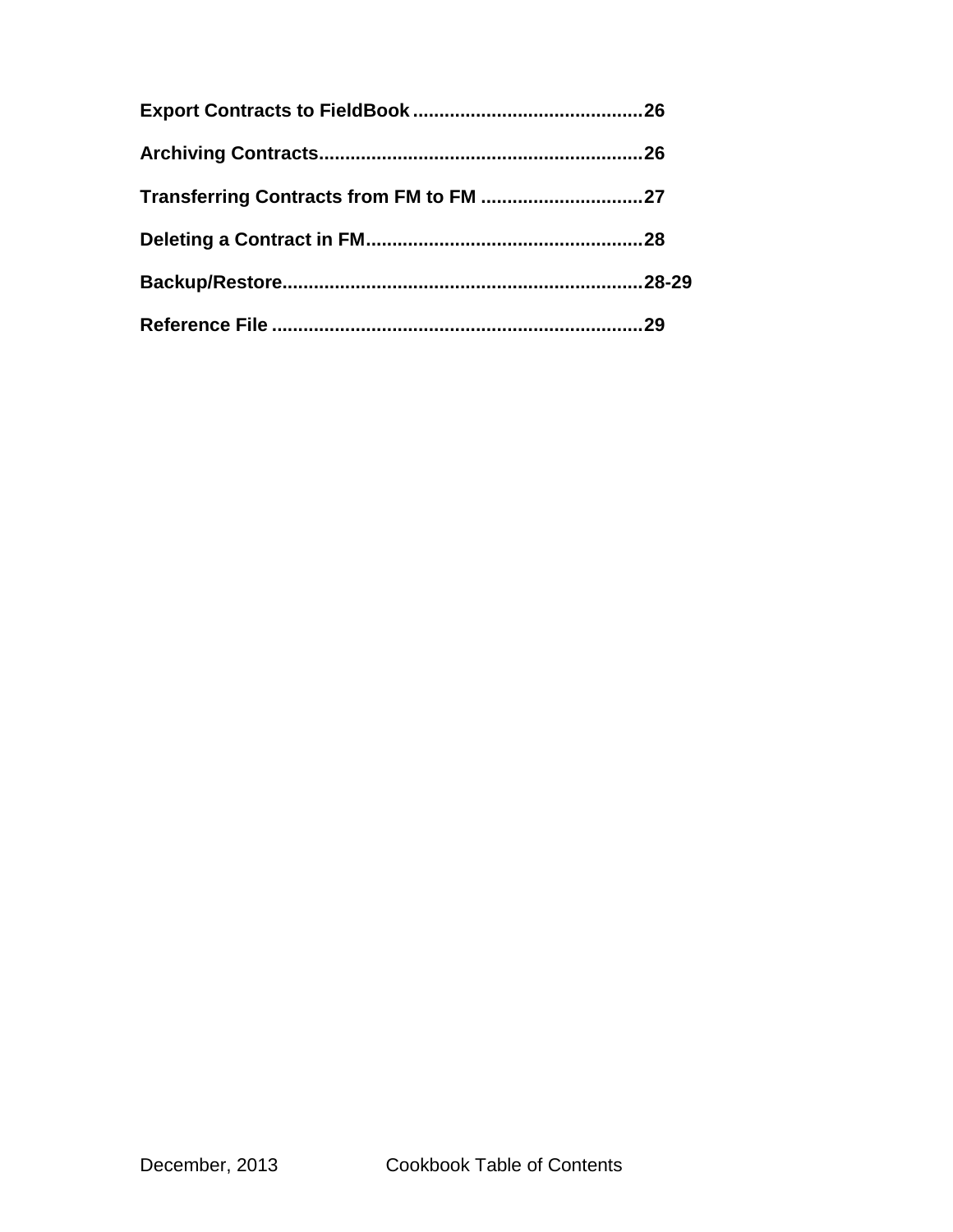## **FieldManager Cookbook**

(Version 5.0a)

## Adding a New User

*You must be logged in as a system administrator to add a user*

- 1. Click Utilities > System Management > Maintain Users
- 2. Click the Add button
- 3. Enter the appropriate information
- 4. Click OK
- 5. Repeat Steps 2 through 4 for additional users

## Changing User Information

*You must be logged in as a system administrator to change user information*

- 1. Click Utilities > System Management > Maintain Users
- 2. Highlight the appropriate name
- 3. Click the Change button
- 4. Change the appropriate information
- 5. Click OK

## Deleting a User

*You must be logged in as a system administrator to delete a user*

- 1. Click Utilities > System Management > Maintain Users
- 2. Highlight the appropriate name
- 3. Click the Delete button
- 4. Answer Yes to the "Are you sure" question

## Changing Your Password

*Passwords must be a minimum of 5 characters Passwords must be changed every 60 days*.

- 1. Click Utilities > Change Password
- 2. Type in your current password
- 3. Type in your new password
- 4. Type in your new password again
- 5. Click OK

## **Setting Preferences**

- 1. Click Utilities > User Preferences
- 2. General tab Enter a default user ID if you desire and also determine whether you want a checkmark in the Warn User When Exiting Application option. Do not change the default backup location.
- 3. Window Settings tab Put checkmarks in all 4 options
- 4. Entry Defaults tab Remove checkmarks from all options
- 5. Make no changes on the Import, Export, and Toolbar tabs
- 6. Inquiries tab Decide how you want to view inquiries. Proposal Line will probably be your choice.
- 7. Click OK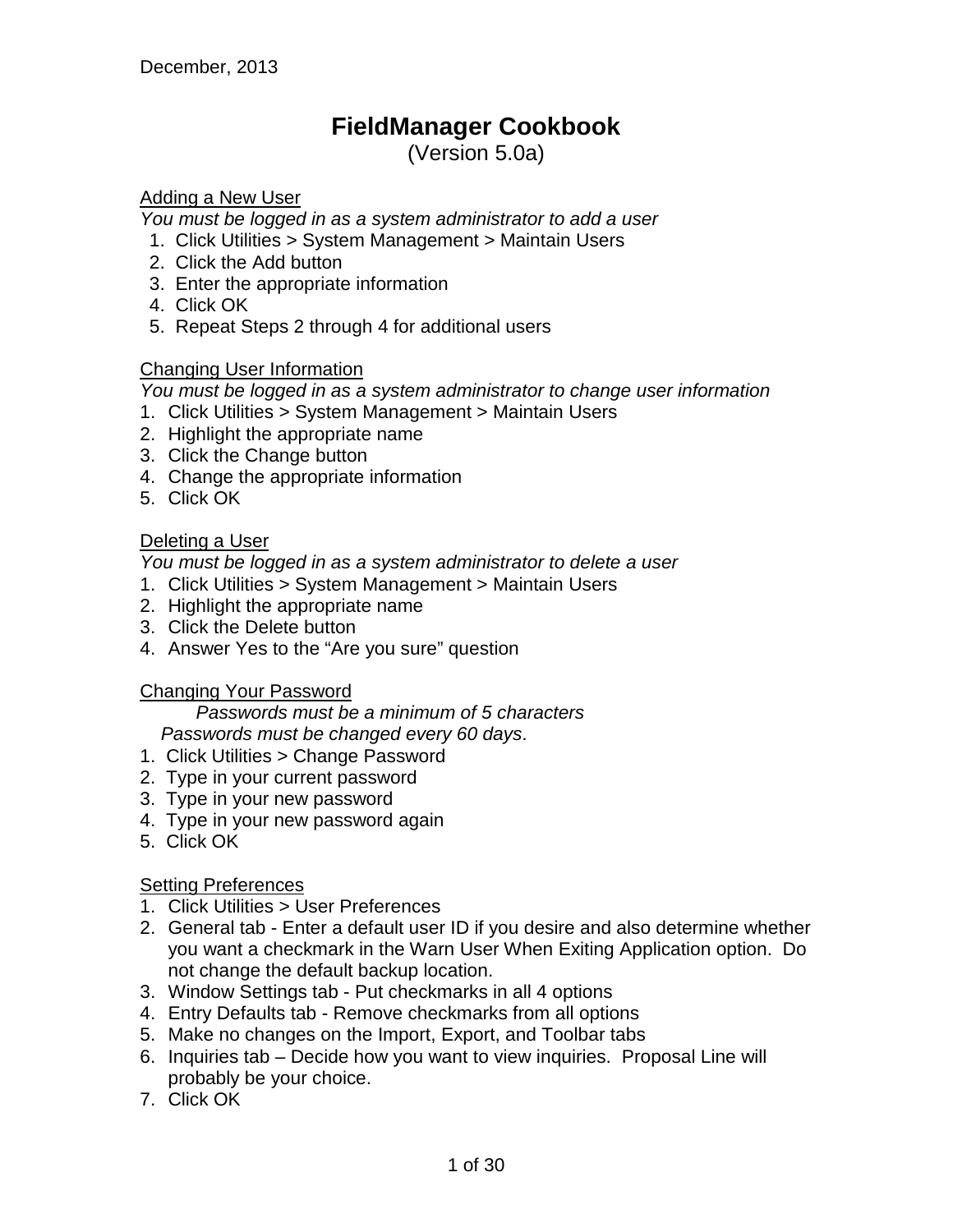## Loading (Importing) a Contract From **Your** Office

- 1. Click File > Import > File
- 2. Select the appropriate drive and folder
- 3. Switch List files of type to All Files(\*.\*) or Contract Files(\*.\*)
- 4. Highlight the file name
- 5. Click Open

## **DOCU BUTTON**

## Entering the Managing Office

*This must be entered before generating a cont mod or creating an estimate*

- 1. Click the Docu button > General tab
- 2. Type in the Managing Office field (This will probably be the same or similar to the Resident Engineer field on the Administrators tab.)
- 3. Save or Save/Close after entering the information

## Entering the Project Engineer

- 1. Click the Docu button > Administrators tab
- 2. Type in the project engineer's name
- 3. Save or Save/Close after entering the information

## Entering Managing Office Comments

*This is an excellent location to enter an inspector's name and/or the status of an audit*

- 1. Click the Docu button > General tab
- 2. Type whatever you desire in the Managing Office Comments field Whatever is typed in this field will be displayed in that column on the Contracts screen
- 3. Save or Save/Close

## Entering the date for All Contract Work Completed

*This must be entered before a semifinal estimate can be generated This date is the last day physical work was done on the project, not when the last paperwork was submitted. This is NOT necessarily the project acceptance date.*

- 1. Click the Docu button > General tab (lower, left area of the screen)
- 2. Enter the date in the All Contract Work Completed field by typing it in or by clicking the button just to the right of the field and selecting the date
- 3. Save or Save/Close after entering the date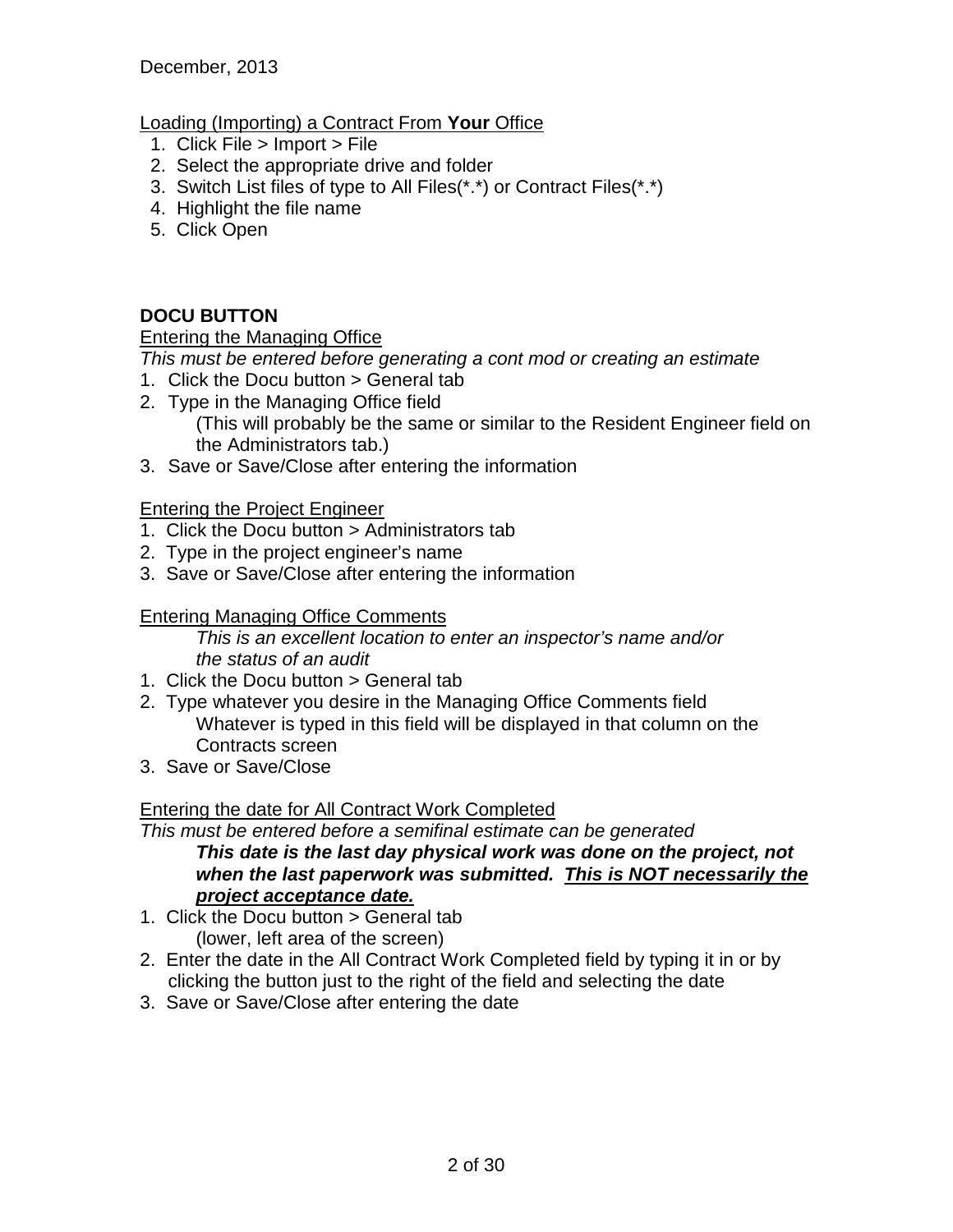## Changing the number of IDR's that can be viewed in FieldBook

*This number reflects calendar days*

- 1. Click the Docu button > General tab (lower, right area of the screen)
- 2. Enter the desired number
- 3. Save or Save/Close

## Changing the number of attachments that can be viewed in FieldBook

## *This number reflects calendar days*

- 1. Click the Docu button > General tab (lower, right area of the screen)
- 2. Enter the desired number
- 2. Save or Save/Close after

## To change settings for a specific contract only

Click the Docu button

Click the Contract Level Settings button on the General tab

## **General tab -**

## **DOT – do not change anything on this tab except the Report Item Sort Order and whether or not you select the Group Items By Project/Category**

**Counties/Cities/Consultants** – Change only the agency logo and name if you wish and the Report Item Sort Order and whether or not you select the Group Items By Project/Category

## **Estimates tab –**

**DOT** – do not change anything on this tab

**Counties/Cities/Consultants** – Change only the signature label(s) if needed. Do not change the signature block text.

## **Cond Mod Signatures –**

**DOT –** can add a signature block if the situation requires a signature in addition to those displayed. Do not change the signature block text.

**Counties/Cities/Consultants –** Change only the signature label(s) as needed. Do not change the signature block text.

## To Enter the Date Final Quantities Are Sent to Contractor

- 1. Click the Docu > Administrators tab
- 2. Enter the date (any format) in the Final Quantities to Contractor field
- 3. Save/Close

Docu > Administrators Tab fields

There are additional fields that we have added to this tab. They are optional and can be in any format that you choose. In other words, you don't have to enter the date in a certain way, etc. Those new fields are -

Accounting ID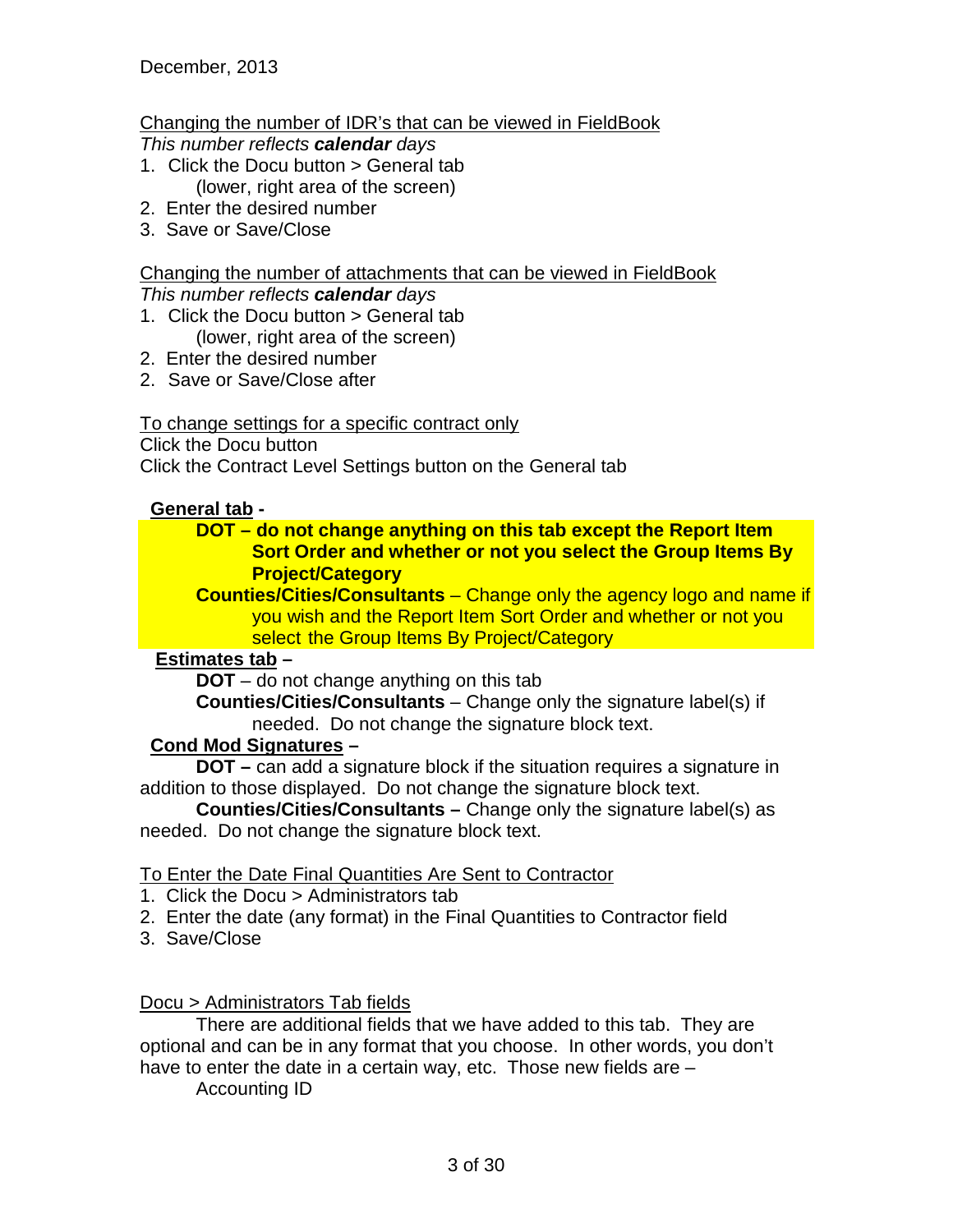Letting Date(LD)/Bid Order No. (BON) Late Start Date Wage Decision Liquidated Damages Status of Audit (eg 435 Date) Final Quantities to Contractor

## Entering the First Day a Working Day is Charged

- 1. Click the Docu button > Site Times tab
- 2. Highlight the appropriate site
- 3. Enter the date in the Time Charges Start Date field by typing it in or by clicking the button just to the right of the field and selecting the date
- 4. Save or Save/Close after entering the date

Calendar Day Sites -

- 1. Click the Docu > Site Times tab
- 2. Enter the first day the time charges will begin in the Time Charges Start date field
- 3. Save/Close
- 4. Return to the Docu > Site Times tab

The number displayed in the Days Used field is the number of days until the allowed number of calendar days is met or the number of days past the allowed number of calendar days.

## Fixed Completion Date Sites –

- 1. Click the Docu > Site Times tab
- 2. Enter the completion date in the Time Charges Start date field
- 3. Save/Close
- 4. Return to the Docu > Site Times tab

The number displayed in the Days Used field is the number of days until the completion date or the number of days past the completion date.

## Add an Attachment

- 1. Click the Docu > Attachments tab
- 2. Click Add Attachment
- 3. Enter a Name for the attachment
- 4. Enter a description of the attachment
- 5. Browse to the location of the file to attach
- 6. Highlight the file and click Open
- 7. Click the Add button

Change an Attachment

1. Click the Docu > Attachments tab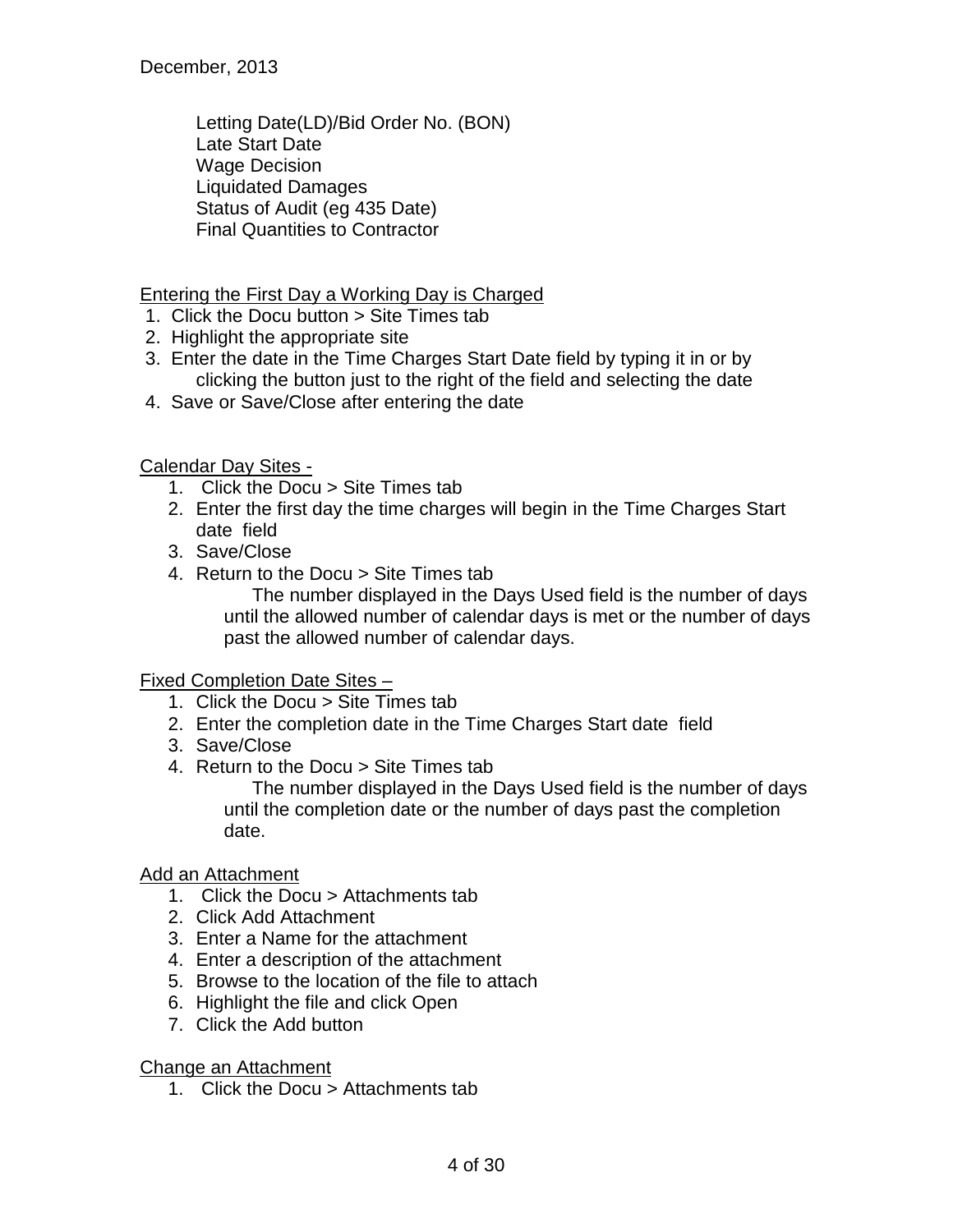- 2. Click Change Attachment
- 3. Change whatever needs to be changed in any of the 3 fields
- 4. Click the Change button

#### Delete an Attachment

- 1. Click the Docu > Attachments tab
- 2. Click Delete Attachment
- 3. Be sure to read the warning carefully before continuing. If it is OK to delete, click Yes

## View an Attachment

- 1. Click the Docu > Attachments tab
- 2. Highlight if more than 1 attachment
- 3. Click View Attachment

## **CONTRACTORS BUTTON**

All contractors are required to submit their subcontractor requests electronically. We get that information in a .CON file which we import into FieldManager. Once the import is complete, all subs are listed as well as the items that are associated to them.

To import subcontractors & their linked items using the SiteXchange (.CON) file

- 1. At the contracts list, click File > Import > File
- 2. Select the location of the file
- 3. Change Files of Type to SiteXchange Files (\*.con) and click Open

Subs added through the .CON file can be deleted only if their item(s) are deleted first. And that delete process can be done only if there are no postings for the item(s)

If the prime adds an ADDITIONAL subcontractor (one who is known to our system and is in our VENDOR.BIN file) to the contract AFTER the contract has been signed and you have received and imported the initial .CON file, they must submit a revised .CON file directly to your residency office. You should view and/or print the file, have the RCE authorize the change, then forward the .CON file to the Office of Contracts [\(DOT.Contracts@dot.iowa.gov\)](mailto:DOT.Contracts@dot.iowa.gov).

If the prime adds a NEW subcontractor (one who has never worked for the DOT before and is not in our VENDOR.BIN file) to the contract AFTER the contract has been signed, that contractor must be added to our system and then they can be selected by the prime to create a revised .CON file and send to the RCE for authorization.

The ONLY time you should receive a paper subcontract request is when an item that is added by contract modification is linked to a subcontractor. In that case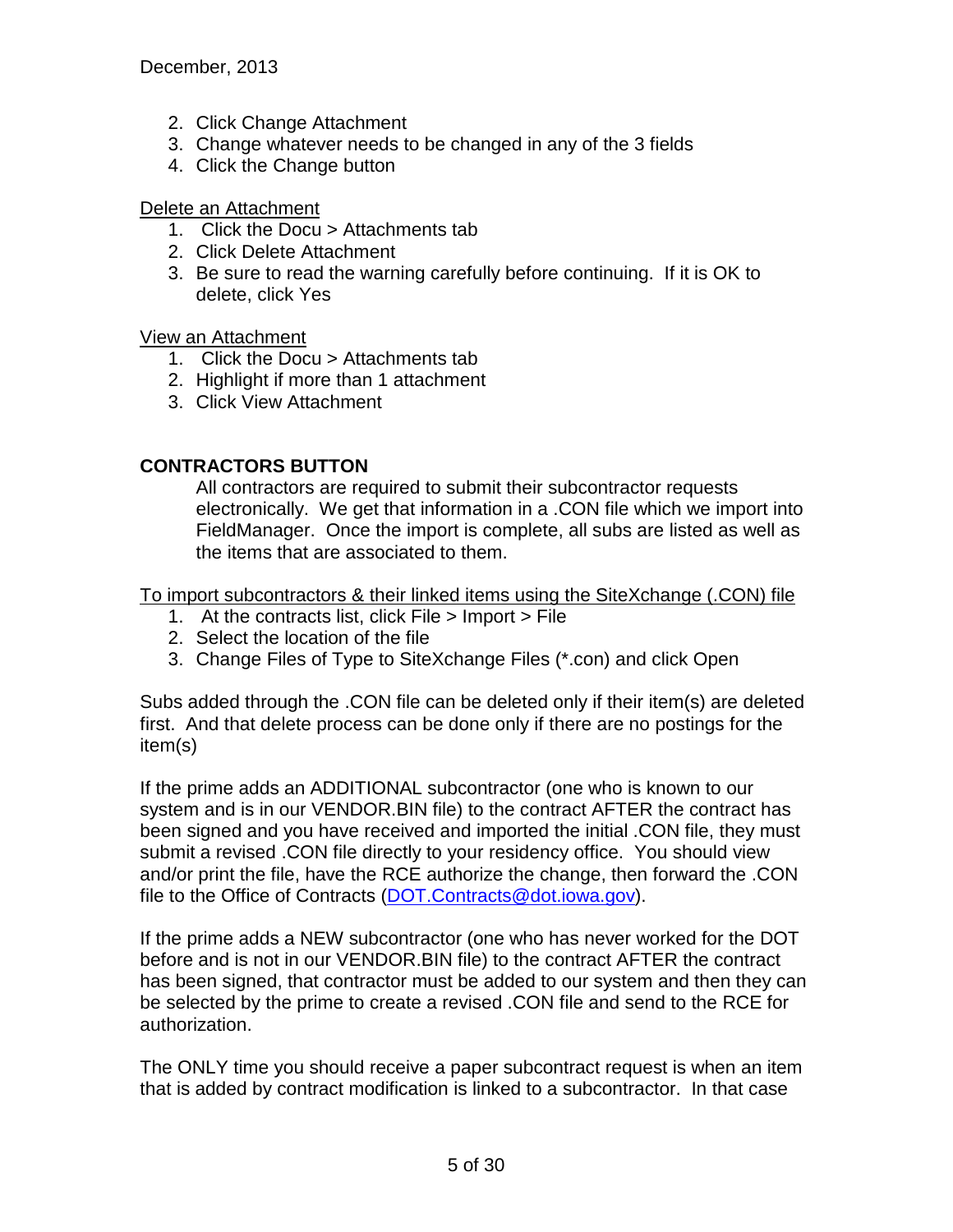the RCE authorizes the request and forwards the hard copy to the Office of Contracts (DOT.Contracts@dot.jowa.gov). If the new item wasn't linked to the appropriate subcontractor at the time the contract modification was written, it should be done by hand now.

Linking a subcontractor(s) to an item by hand

- 1. Click the Contractors button
- 2. Highlight the contractor's name and double click or click the Change button
- 3. Click the Items tab then the Add button at the bottom of the screen
- 4. Highlight all the items to be linked to the subcontractor and click Select (To highlight multiple items, hold the CTRL key down and left click once on each item)
- 5. Leave the prime linked to the item
- 6. Remarks are optional
- 7. Save or Save/Close

#### To delete the link between an item and a contractor

*(This can be done only if no postings have been made to the item to be deleted)*

- 1. Click the Contractors button
- 2. Highlight the contractor's name and double click or click the Change button
- 3. Click the Items tab
- 4. Highlight the item to remove the link to the contractor and click Delete
- 5. Answer Yes to the "Are you sure…" question
- 6. Repeat for each additional item you wish to remove the link to the contractor
- 7. Save or Save/Close

To print a subcontract request(s) from the .CON file –

- 1. Copy the .CON file into your C:\SUBCON folder
- 2. Double click on the SubCon.exe file in the C:\SUBCON folder
- 3. Click on Run
- 4. Click on the Open icon
- 5. Highlight the appropriate .CON file and click Open
- 6. Click the Print icon
	- a. All subcontract requests will be printed as well as a cover summary sheet

## **IDR BUTTON**

Creating an IDR

- 1. Click the IDRs button
- 2. Click the Add button
- 3. Enter the appropriate information on each folder tab
- 4. Generate the IDR so it is included in the next estimate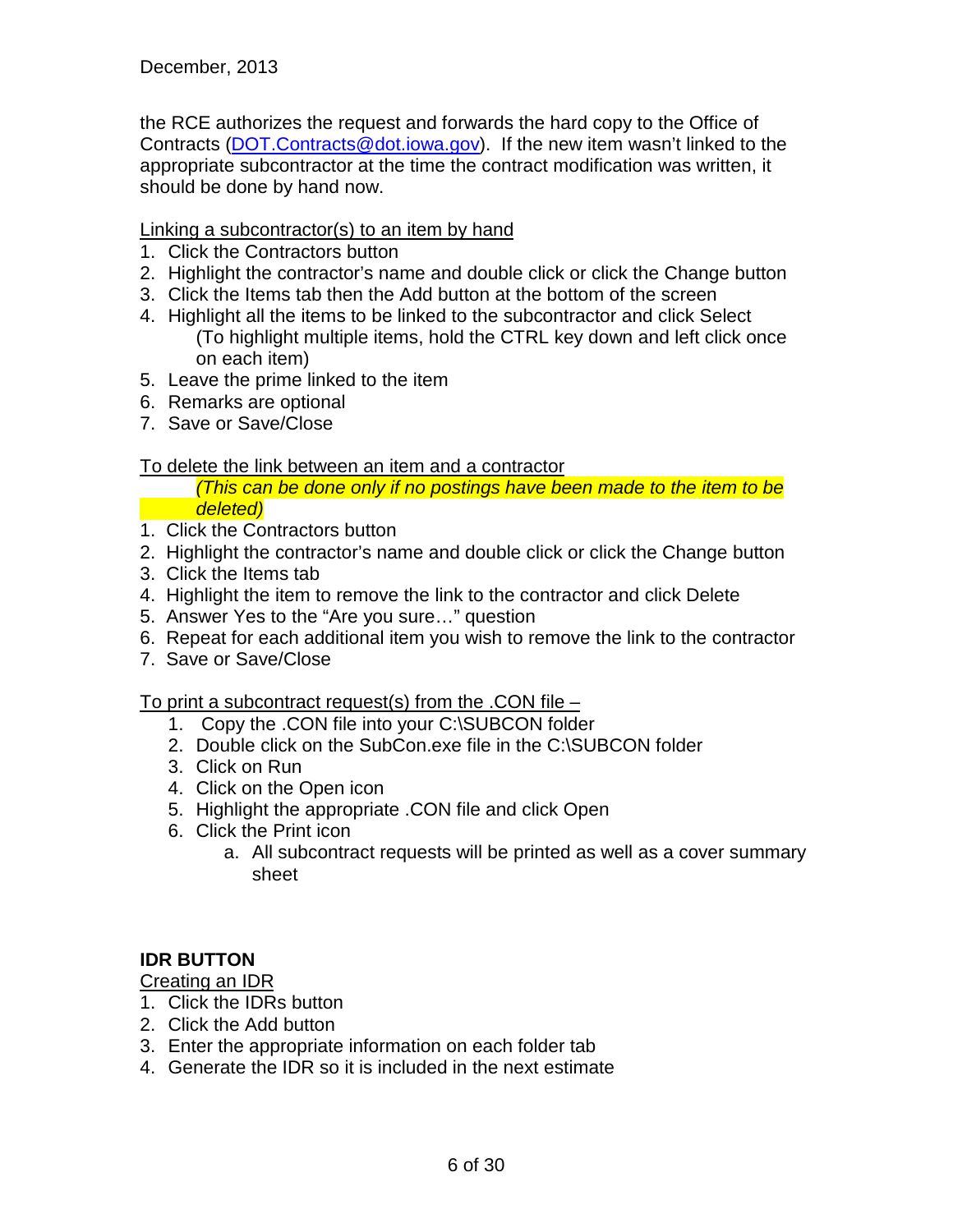Changing an IDR

- 1. Click the IDRs button
- 2. Highlight the appropriate IDR
- 3. Click the Change button
- 4. Make additions to or changes as desired *Changes can be made for item postings only until they have been included in an estimate.*
- 5. Save or Save/Close
- 6. Generate again if required

Charging a Working Day in an IDR

- 1. Click the IDRs button
- 2. Click the Add button if it's a new IDR
- 3. Click the Site Times folder tab
- 4. Highlight the appropriate site in the upper portion of the screen if there is more than 1 site displayed
- 5. Enter either 0, .5, or 1 in the Time Charge field
- 6. Click in the Yes or No Contractor(s) Working field
- 7. Enter Hours Available and Hours Worked if desired
- 8. Enter the Controlling Operation
- 9. If the time charge is 0 or .5, enter the Reasons for Delays
- 10. Enter Comments
- 11. Save or Save/Close
- 12. Generate the IDR so it can be included in the diary for the same date *(What was entered in Steps 5-6-8-9 above will ultimately appear on the weekly report of working day report)*

**Item Posting for Mobilization** 

1. Do NOT make item postings for mobilization – the appropriate amount (based on the % of contract complete) will be paid automatically when an estimate is processed. You will see that \$ amount AFTER you import the estimate turn around file.

Item Posting for Lump Sum Items

- 1. Tab past the field on the lump sum form that's titled Pay % *Remember, every lump sum item has a quantity of 1.*
- 2. In the Quantity field, enter the amount to pay in decimal form

Marking an Item for Attention

- 1. Click in the Attention field on the item progress form so a checkmark appears
- 2. Enter comments in the Remarks field

Entering remarks here will NOT alert anyone when they create an estimate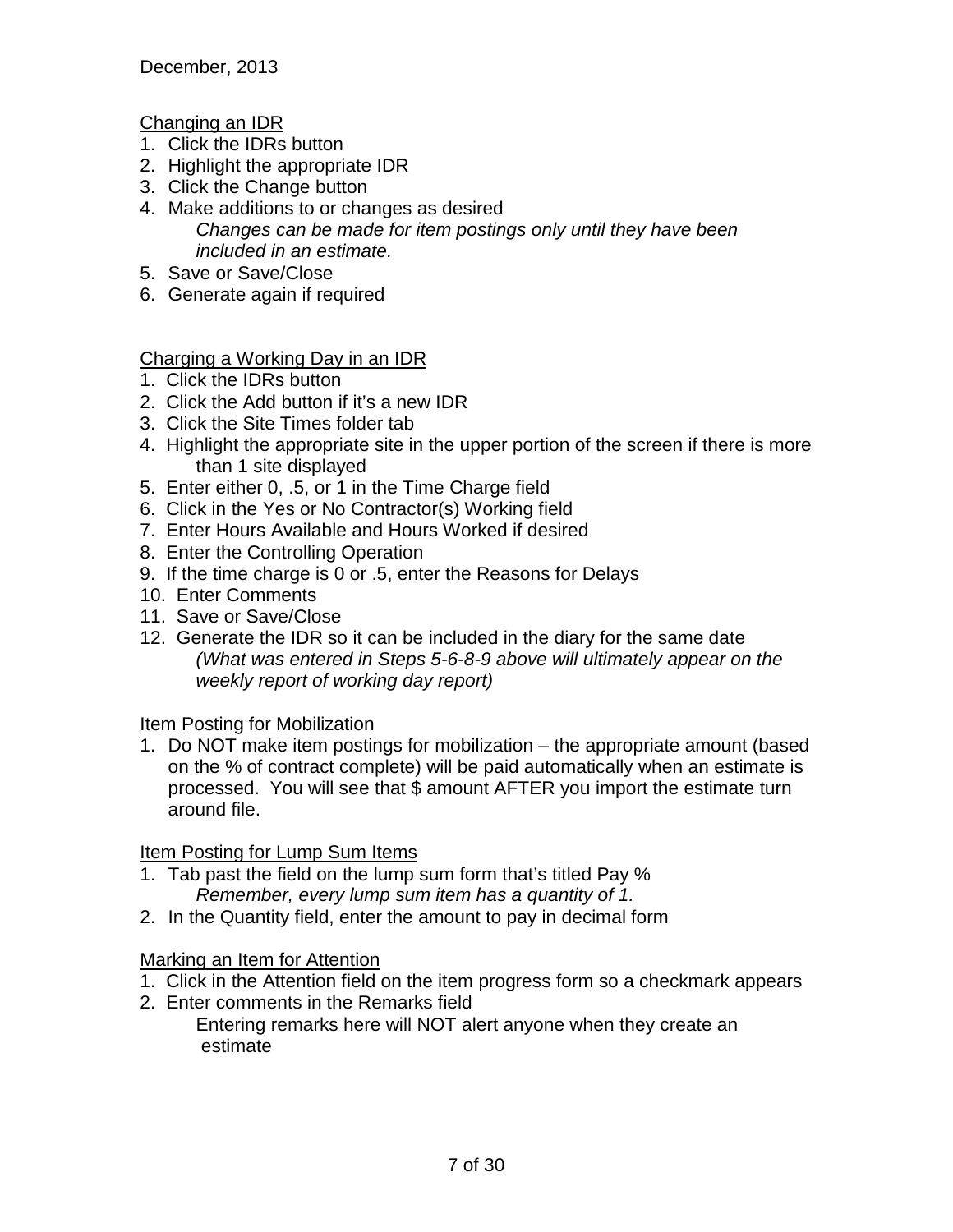December, 2013

## Correcting an Item Posting

*If the item has not been included in an estimate –*

- 1. Highlight the IDR where the original posting occurred
- 2. Click Change
- 3. Click the Posting folder tab
- 4. Highlight the appropriate item and click the Change Posting button
- 5. Make the appropriate quantity change on the form
- 6. Save or Save/Close
- 7. Generate (or re-generate)

*If the item has been included in an estimate –*

- 1. Create a new IDR (IDRs button > Add)
- 2. Enter the reason for the correcting entry in the Comments field of the General tab
- 3. Click the Postings tab and then Add Posting
- 4. Select the appropriate item
- 5. Make an entry in either the Sta or Location field (a zero will work)
- 6. Enter the appropriate correcting amount in the Quantity field
- 7. Make a comment in the Remarks field
- 8. Save or Save/Close
- 9. Generate

## Printing an IDR if you are still working in that IDR

- 1. Click the View tab
- 2. Click the Print button
- 3. Click OK at the Print Report screen

## Printing an IDR if you are not still working in the IDR area of FM

- 1. Click the IDRs button
- 2. Highlight the appropriate IDR(s) in the list
- 3. Click the Print button
- 4. Click so the dot is in front of "Print the x selected Inspector Daily Report"
- 5. Click OK
- 6. Click OK at the Print Report screen

Attachments – See Pages 4 and 5

## **IMPORTING IDRS FROM FIELDBOOK**

*IDR's can be imported ONLY into the FieldManager computer that has the working copy for that contract. You CANNOT import an IDR into a FieldManager computer that has a read-only copy of the contract.*

## *Importing from Flash Drive* **-**

- 1. Put the flash drive in the FieldManager computer
- 2. At the contracts list, click the Import-FB button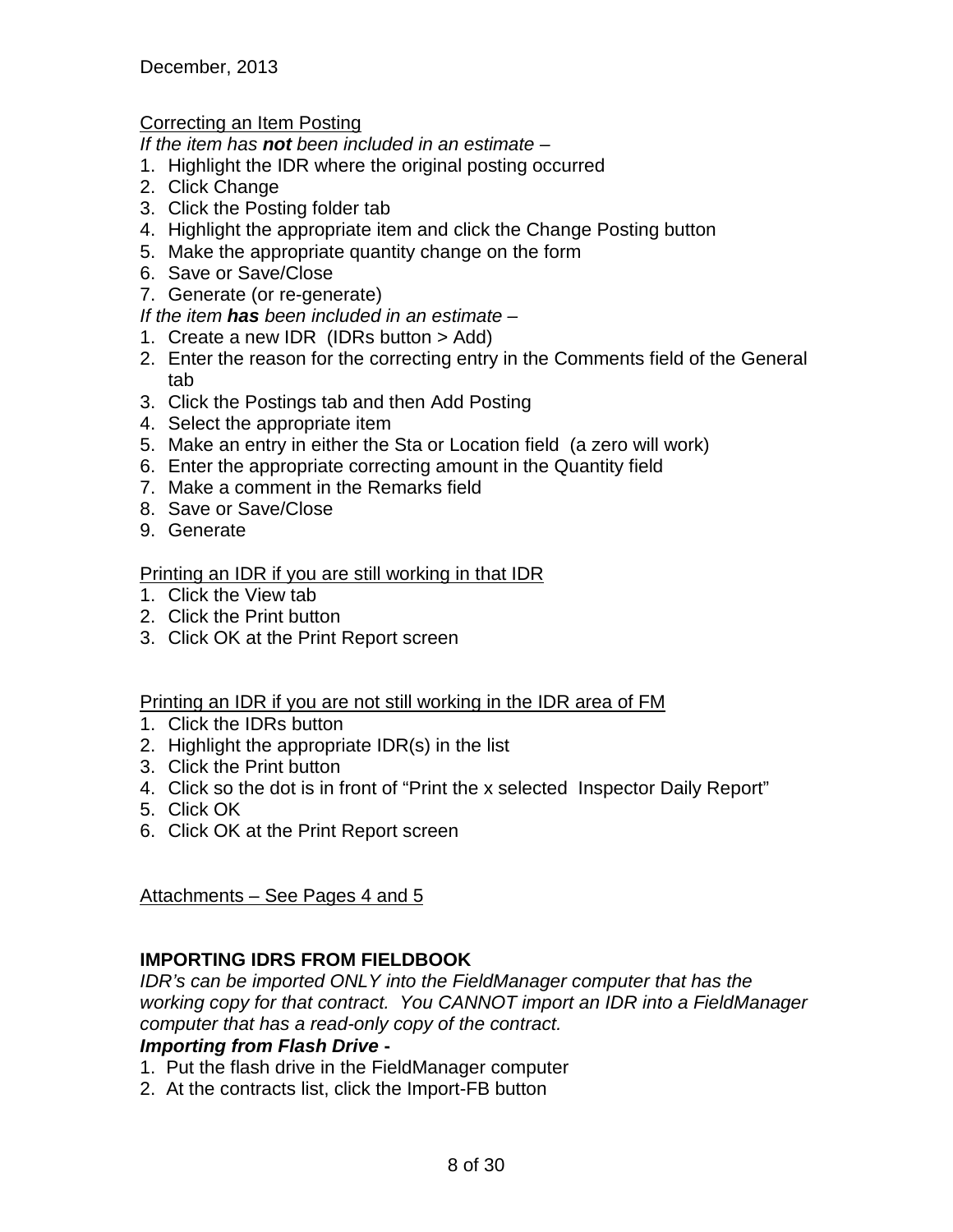## *You do NOT need to have a specific contract highlighted*

3. Either type in or select  $E \setminus (or F \setminus)$  from the drop down list (depending on your computer setup) as the location of the file to be imported if it isn't already there. 4. Click OK

5. As a part of the import process from a flash drive, a turn-around-file that contains the latest contract information is created and put on that same flash drive for the inspector to import back into his/her FieldBook program.

1. Click OK when the import has been completed

## *Importing from the W Drive -*

The same principle as the flashdrive – just a different file location

## *If the import flash drive is lost, won't import, etc. –*

- **In the FieldBook computer**
	- 1. Click Export FM
	- 2. Put a checkmark in the "Include Previously Exported IDRs" field
	- 3. Highlight the IDRs to re-export
	- 4. Click Select
	- 5. Repeat the steps above to transfer the files

## **In the FieldManager computer** –

- 1. Put the flash drive in the appropriate drive
- 2. Click the Import FB button

If IDRs are included in the import file that already existed in FM, the FM program will not allow them to import a second time and will create a FieldBook Import Report giving details

## **DIARIES**

Creating a Daily Diary

- 1. Click the Diaries button
- 2. Click the Add button
- 3. Enter the appropriate date and author

*If there are generated IDRs for that date (initials displayed on the screen to the right of the date) continue with Steps 4 - 9. If there are no IDRs, you will need to enter the information on these 2 tabs yourself* 

- 4. Click the Bring in Temperatures button
- 5. Click the Bring in Weather and Comments button
- 6. Click the Site Times tab
- 7. Highlight the appropriate site
- 8. Click the Bring in Site Data button
- 9. Repeat Steps 7 & 8 for other time charges for other sites in this contract
- 10.Save or Save/Close
- 11.Generate

## To Print a Daily Diary if you are no longer working in the diary area of FM

- 1. Highlight the appropriate contract
- 2. Click the Diaries button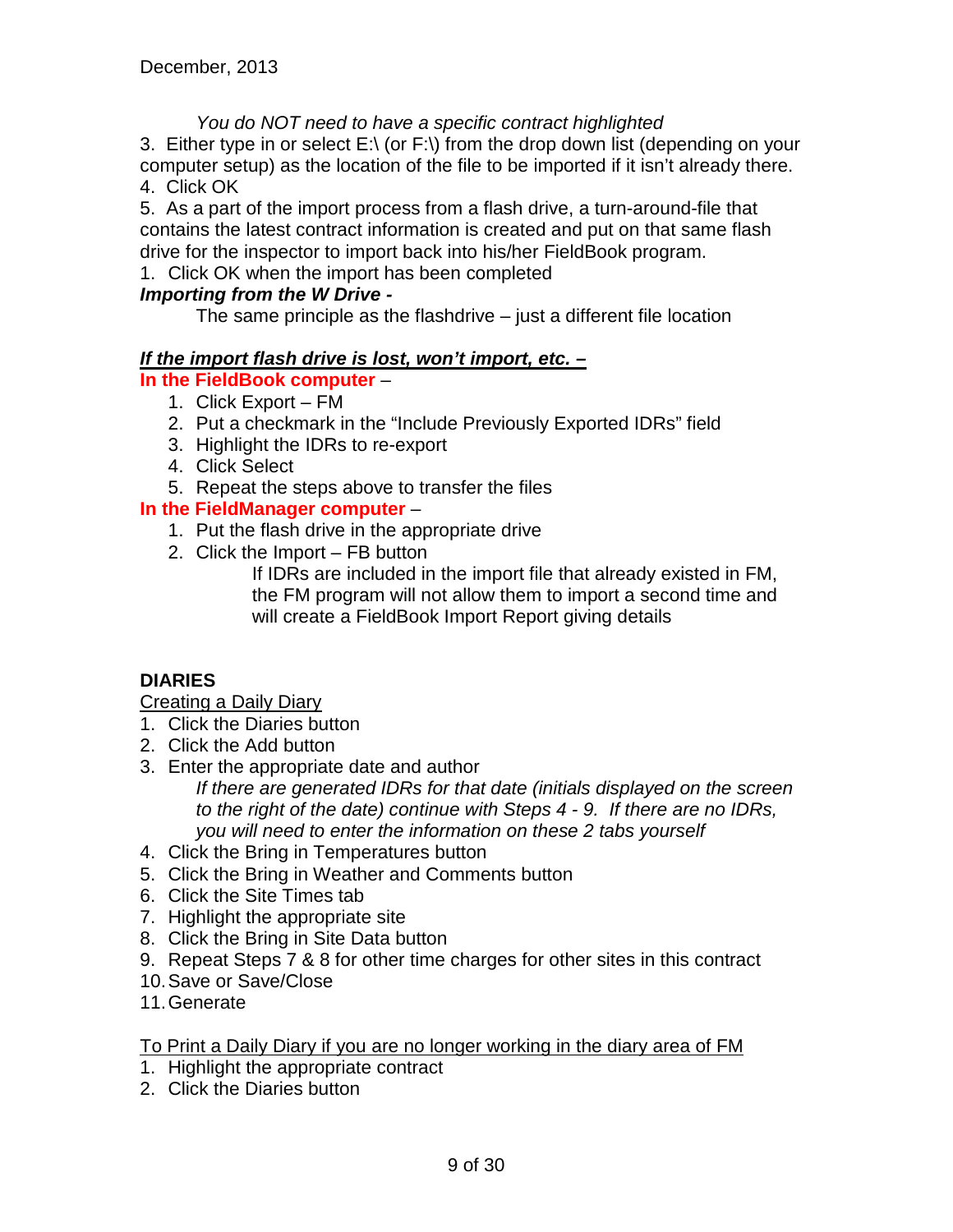December, 2013

- 3. Highlight the appropriate diary(ies) in the list
- 4. Click the Print button
- 5. Click so the dot is in front of the Print the x selected Daily Diary
- 6. Click OK
- 7. Click OK at the Print Report screen

## To Print a Daily Diary if you are still working with that diary –

- 1. Click the View tab
- 2. Click the Print button
- 3. Click OK at the Print Screen

If No IDR's Show for Your Diary Date – and there should be one or more

- 1. Check to be sure you have the correct contract
- 2. Check to see you have the correct diary date in FieldManager *(Even ungenerated IDRs will be displayed)*

If Ungenerated IDR's Show for Your Diary Date – and they should be generated

- 1. Close back to the diaries list
- 2. Click the IDR's button
- 3. Highlight the ungenerated IDR(s) in the list
- 4. Click the Generate button
- 5. Answer Yes to the "Are you sure…" question
- 6. Click the Cancel button at the print option
- 7. Close the IDR list
- 8. Return to the diaries list if you're not already there
- 9. Click the Add button to create the diary
- 10.Enter the appropriate date this time the IDR initials will show as generated and you can continue as usual

## To Delete a Weekly Report of Time Charges

- 1. Click the Misc Reports button
- 2. Double click on the Weekly Report of Time Charges option or highlight it and click the View button
- 3. Highlight the appropriate report
- 4. Click the Delete button
- 5. Answer Yes to the "Are you sure…" question

(If there are multiple sites the appropriate weekly report for EVERY site must be deleted before a time adjustment can be done for any site during that week.)

Changing a site time charge BEFORE it's been included in an estimate

- 1. Click the Diaries button
- 2. Highlight the appropriate diary in the list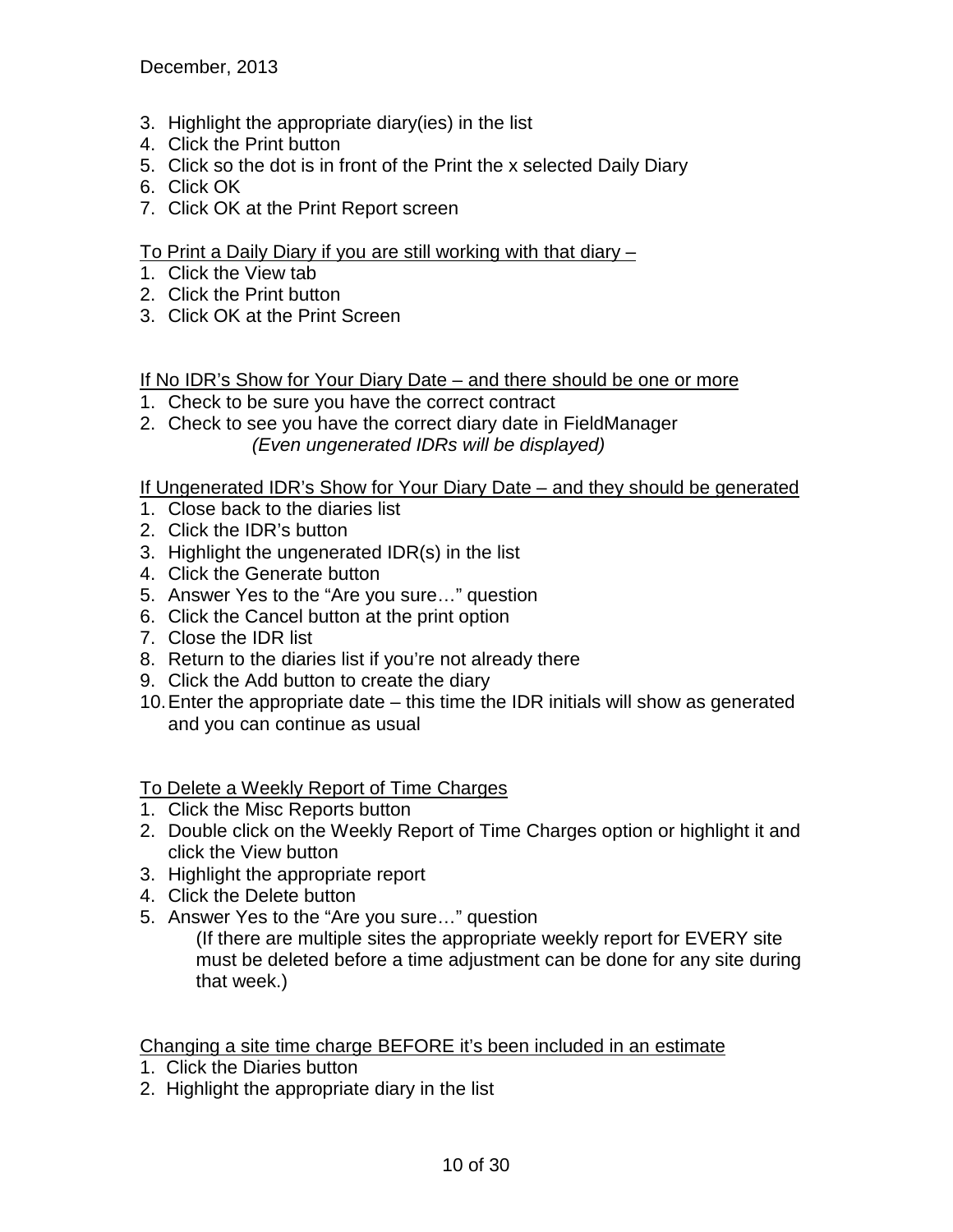3. Click the Change button

## *If the date of this diary has already been included in a weekly report of working days, that week's report for every site must be deleted before the diary can be changed. See previous instructions to delete a weekly working day report.*

- 4. Click the Site Times tab
- 5. Highlight the appropriate site and make the change
- 6. Save or Save/Close
- 7. Generate
- 8. Cancel at the print option screen

*If a weekly report was deleted in order for the diary change to occur, you may want to recreate that weekly report now, changing the report number so it is the same as the original*

Changing a site time charge AFTER it's been included in an estimate

- 1. Click the Diaries button
- 2. Highlight the appropriate diary in the list
- 3. Click the Change button

*If the date of this diary has already been included in a weekly report of working days, that week's report for every site must be deleted before the diary can be changed. See previous instructions to delete a weekly working day report*

- 4. Click the Site Times tab
- 5. Highlight the appropriate site if there's more than one
- 6. Click the Adjust Time Records
- 7. Make the appropriate entry

*To change from 1 day charged to 0 charged, enter a –1. To change from 1 day charged to ½ day charged, enter a -.5. (partial entries must be a decimal) To change from 0 day charged to 1 day charged, enter a 1, etc.*

- 8. Save or Save/Close
- 9. Generate
- 10.Cancel at the print option screen

*If a weekly report was deleted in order for the diary change to occur, you may want to recreate that weekly report now, changing the report number so it is the same as the original.*

Deleting a Site Time Charge

*This can be done only BEFORE the diary has been included in an estimate*

- 1. Click the Diaries button
- 2. Highlight the appropriate diary in the list
- 3. Click the Change button

*If the date of this diary has already been included in a weekly report of working days, that week's report for every site must be deleted*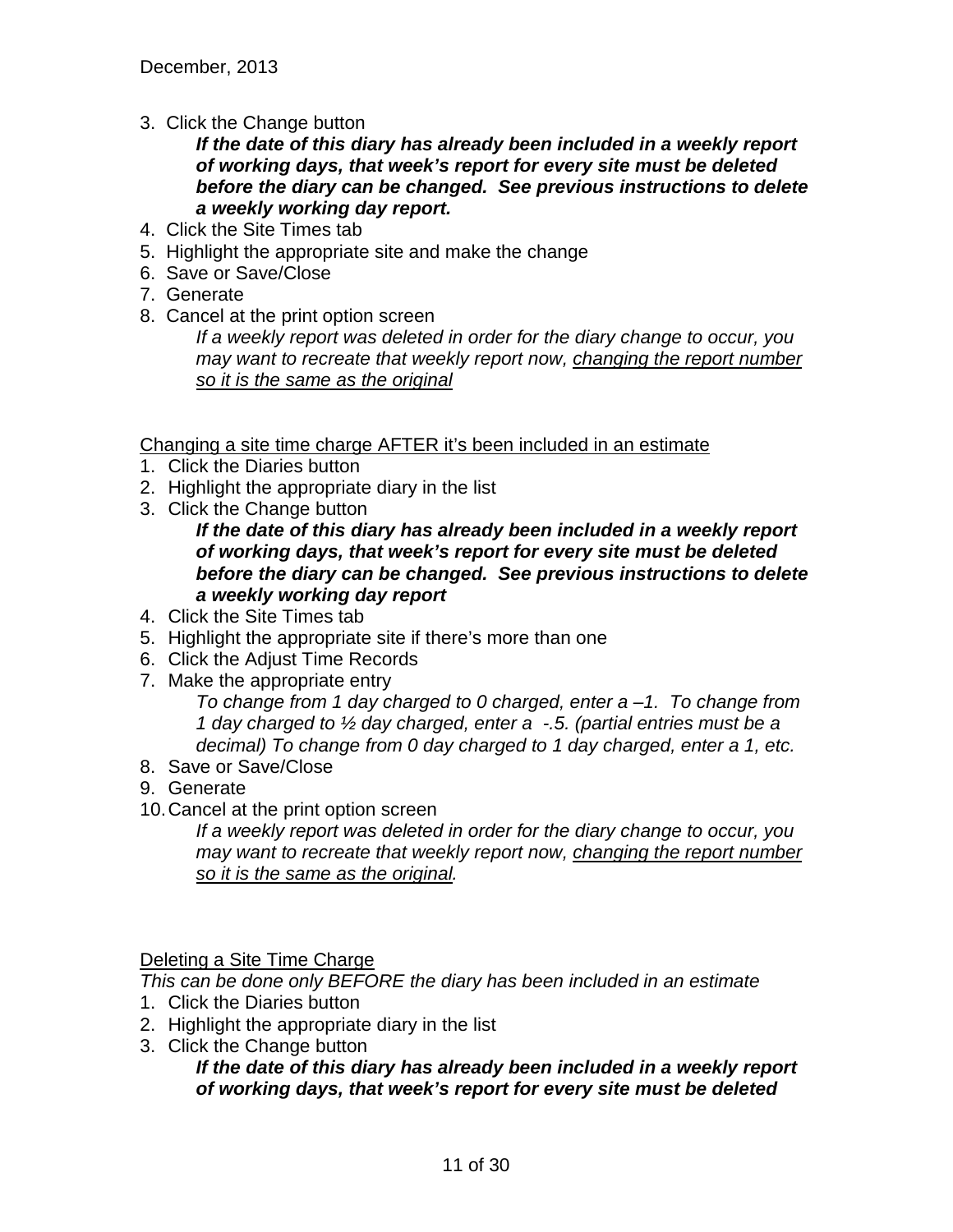## *before the diary can be changed. See previous instructions to delete a weekly working day report.*

- 4. Click the Site Times tab
- 5. Highlight the appropriate site if there's more than one
- 6. Click the Delete Diary Time Record
- 7. Save or Save/Close
- 8. Generate

*If a weekly report was deleted in order for the diary change to occur, you may want to recreate that weekly report now, changing the report number so it is the same as the original*

Attachments – See Pages 4 and 5

## To See a List of Working Days Charged

- 1. Highlight the appropriate contract in the contracts list
- 2. Click the Inquiries button
- 3. Select the inquiry titled "Daily Diary Time Charges by Site"
- 4. Select the appropriate site or select all sites
- 5. Individual diary dates will be listed displaying the time charged for each *If time adjustments were made, the adjustment will be displayed directly above the original charge.*
- 6. The total number of days charged is displayed at the bottom of the list for each site

## To Create & Print a Weekly Working Day Report

*Diaries for the days of the week included in the report must be generated to appear on the report.*

- 1. Highlight the appropriate contract in the contracts list
- 2. Click the Misc Rpts button
- 3. Highlight "Weekly Report of Time Charges" and double click or click the View button
- 4. Click the Add button
- 5. Select the appropriate site (A site MUST be selected)
- 6. Enter the appropriate week ending date (or any day in the week's report)
- 7. Press the Tab key (the correct week ending date will then be displayed)
- 8. Select the author if different than the name displayed
- 9. Enter remarks if desired (optional)
- 10.Click the View tab
- 11.Click the Print button if you want someone else to review a hard copy and give their approval to the report
- 12.Click the Save or Save/Close button if you must wait for approval
- 13.Click the Generate button once the report is approved and can be printed and mailed to the contractor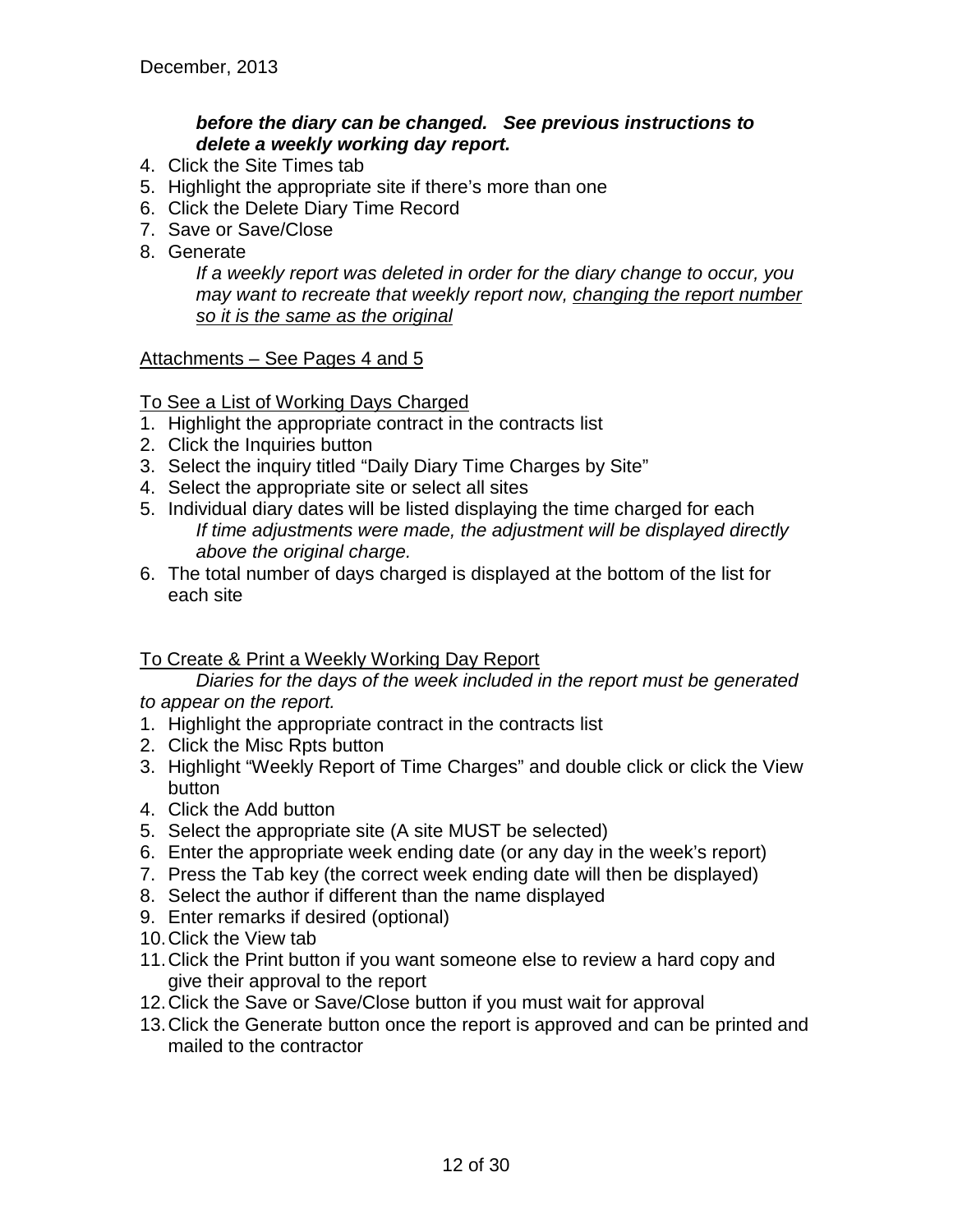## To Make Changes to a Weekly Report **Other Than Time Charges**

- 1. Highlight the appropriate contract in the contracts list
- 2. Click the Misc Rpts button
- 3. Select "Weekly Report of Time Charges"
- 4. Highlight the appropriate weekly report
- 5. Click the Change button
- 6. Make any desired changes on the General tab
- 7. Click the View tab *The changes will now show*
- 8. Save or Save/Close
- 9. Click the Generate button and print if a hard copy is desired

## To Print a Weekly Report

- 1. Highlight the appropriate contract in the contracts list
- 2. Click the Misc Rpts button
- 3. Highlight the appropriate weekly report(s)
- 4. Click the Print button
- 5. Click so the dot is in front of "Print the x selected Weekly Diary Report"
- 6. Click OK
- 7. Click OK at the Print Report screen OR
- 8. Highlight the appropriate weekly report (can highlight only 1)
- 9. Click the Review button
- 10.Click the View tab
- 11.Click the Print button
- 12.Click OK at the Print Report screen

## **CONTRACT MODIFICATIONS**

To Create a Contract Modification for a New Item

- 1. Highlight the appropriate contract
- 2. Click the Cont Mods button
- 3. Click the Add button
- 4. Enter information in the 2 description fields on the General tab
- 5. Click the New Items tab
- 6. Click the Add Item button
- 7. Click OK with the default being Add a New Item
- 8. Click the down arrow beside the Item field to get the current master item list
- 9. Select the desired item
- 10.Enter a supplemental description if desired (highly recommended if you select a generic item)
- 11.Select Supplemental Agreement (the only choice!) for the Item Type
- 12.Enter the correct unit price **must be a positive number**
- 13.Enter a reason for the new item
- 14.Select the appropriate contractor to be linked to this new item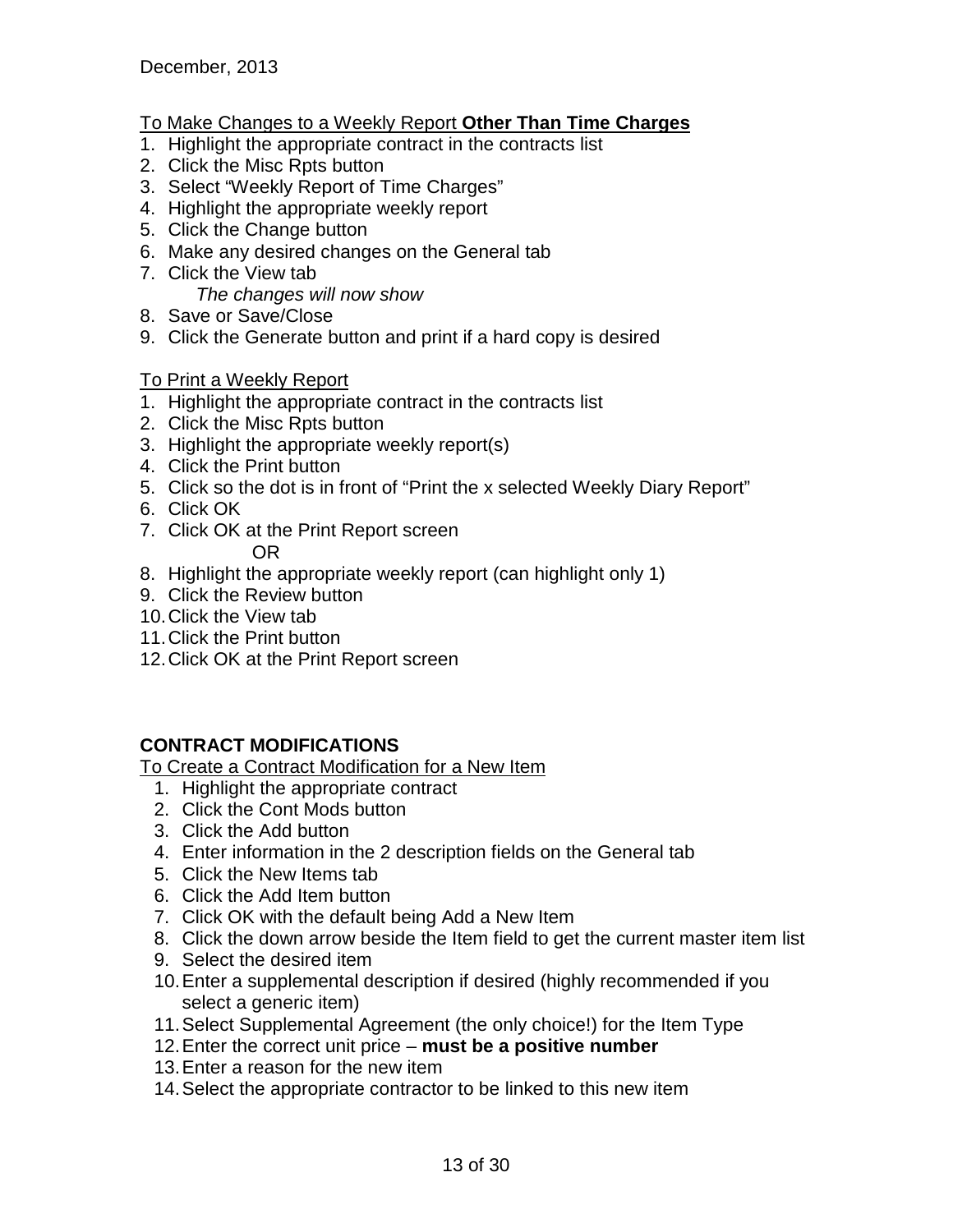- 15.Select the correct Section if All is displayed in that field
- 16.Double check to be sure you have the correct project/category
- 17. Enter the correct quantity for each category desired **can be a positive or a negative number – unless it's a lump sum item and then it must be a +1**

18. Click OK

If you wish to print a draft copy at this time  $-$ 

- 1. Click the View tab
- 2. Click the Print button
- 19.Save or Save/Close
- 20.Generate and print
- 21.Approve when all signatures have been obtained

To Add a Current Contract Item to a Category Where the Item Doesn't Exist –

- 1. Click the Cont Mods button
- 2. Click the Add button
- 3. Enter the information in the 2 description fields on the General tab
- 4. Click the New Items tab
- 5. Click the Add button
- 6. Click OK with the default being Add a New Item
- 7. Click the down arrow beside the Item field to display the current master item list
- 8. Select the desired item This CAN be the same item as in the other category UNLESS it's mobilization. For mobilization, use a generic item such as Each or Lump Sum
- 9. Select Supplemental Agreement for the Item Type
- 10.Enter the correct unit price in this case, it will be the same price as the same item in the other category
- 11.Select the appropriate contractor to be linked to this new item
- 12.Enter a reason for the new item
- 13.Select the appropriate Section if ALL is displayed in that field
- 14.Double check to be sure you have the correct project and category selected
- 15.Enter the correct quantity for the appropriate category can be a negative or a positive number unless it's a lump sum item and then it must be a +1
- 16.Click OK
- 17.Save or Save/Close
- 18.Generate and print
- 19.Approve when appropriate to do so

To add an item to a non-existent category -

- 1. Call or e-mail Janet and give her the following information
	- A. \*\*\*Contract ID
	- B. Project ID if different from the contract ID
	- C. Letting Date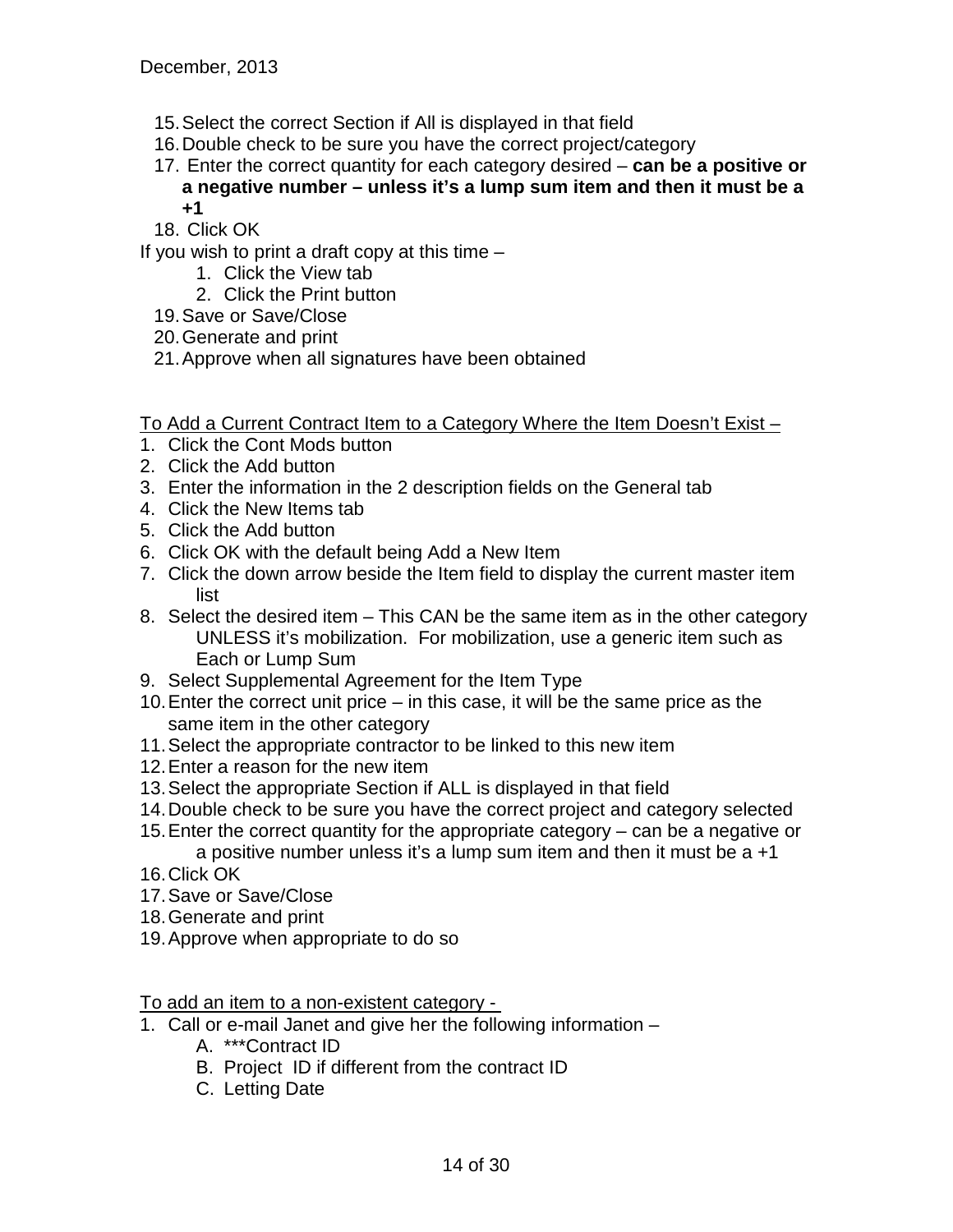- D. Bid Order No
- E. Prime Contractor
- F. Number of categories in the PROJECT
- G. \*\*\*Which project needs the new category if there are multiple projects
- H. \*\*\*Funding source for the new category (e.g. 100% STATE, City of xxx, etc.)
- 2. Janet will get any of the information that you don't have but you must give her the \*\*\* items
- 3. Janet will create a new download file and send to you
- 4. Import the file into FieldManager that you receive
- 5. Add the item to the new category as described above in "To Create a Contract Modification for a New Item"

To create a cont mod to increase or decrease a current contract item –

- 1. Highlight the appropriate contract
- 2. Click the Cont Mods button
- 3. Click the Add button
- 4. Enter the information in the 2 description fields on the General tab
- 5. Click the Inc/Dec tab
- 6. Click the Add Item button
- 7. Select the item you wish to increase or decrease *Be sure you select the correct item in the correct project*
- 8. If the item is in multiple categories, select the category (ies) you wish to increase or decrease
- 9. Enter the increase or decrease quantity in the Qty Change field
- 10. Enter a reason
- 11. To increase or decrease another item, click the Add Item button and repeat Steps 7 through 10
- 12. Save or Save/Close
- 13. If you wish to print a draft copy at this time
	- 1. Click the View tab
	- 2. Click the Print button
- 14. Generate and then print
- 15. Approve when appropriate to do so

## To Create a Time Extension Contract Modification –

- 1. Highlight the appropriate contract
- 2. Click the Cont Mods button
- 3. Click the Add button
- 4. Enter information in the 2 description fields on the General tab
- 5. Click the Time Extensions tab
- 6. Highlight the appropriate site in the upper portion of the screen
- 7. Enter the Additional No. of Days and press the Tab key
- 8. Enter a reason
- 9. Save or Save/Close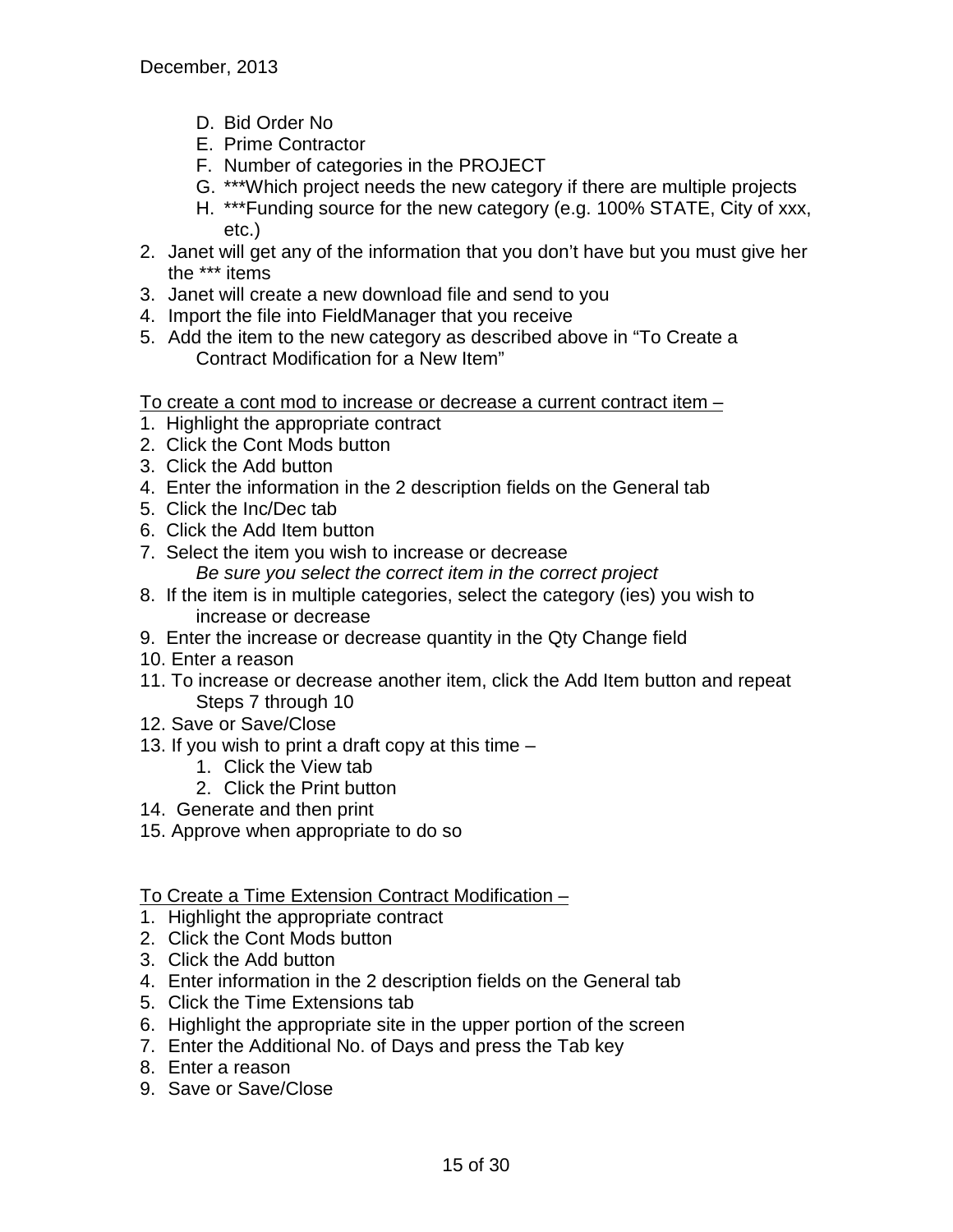If you wish to print a draft copy at this time –

- 1. Click the View tab
- 2. Click the Print button
- 10. Generate and print
- 11. Approve when appropriate to do so
- To Create a Mutual Benefit Type Contract Modification –
- 1. Highlight the appropriate contract
- 2. Click the Cont Mods button
- 3. Click the Add button
- 4. Enter information in the 2 description fields on the General tab *That's it!!!*
- 5. Save or Save/Close
- If you wish to print a draft copy at this time  $-$ 
	- 1. Click the View tab
	- 2. Click the Print button
- 6. Generate and print
- 7. Approve when appropriate to do so

Attachments – See Pages 4 and 5

## **STOCKPILES**

Creating a new stockpile

- 1. Highlight the contract in the contracts list
- 2. Click the Stockpiles button
- 3. Click the Add button
- 4. Click Next
- 5. Select a Stockpile Description
- 6. Enter the invoice description in the Stockpile Comments
- 7. Click Next
- 8. Enter the **dollar amount** you want to pay the contractor in the Transaction Dollar Amount field
- 9. Enter a note in the Transaction Comments as to whether the dollar amount you're paying is 90% or 100% of the invoice, a  $2<sup>nd</sup>$  shipment, etc.
- 10.Click Next
- 11.Click the Add Item button
- 12.Select the item(s) you are linking to the stockpile
- 13.In the Assigned Dollar Amount field, enter the **dollar amount** of the invoice you are linking to each highlighted item.
- 14.Click Next when the Dollar Amount Left to Distribute is zero
- 15.Tab to the Recovery **Quantity** field
- 16.Enter the **quantity** of the item that will be used for the stockpile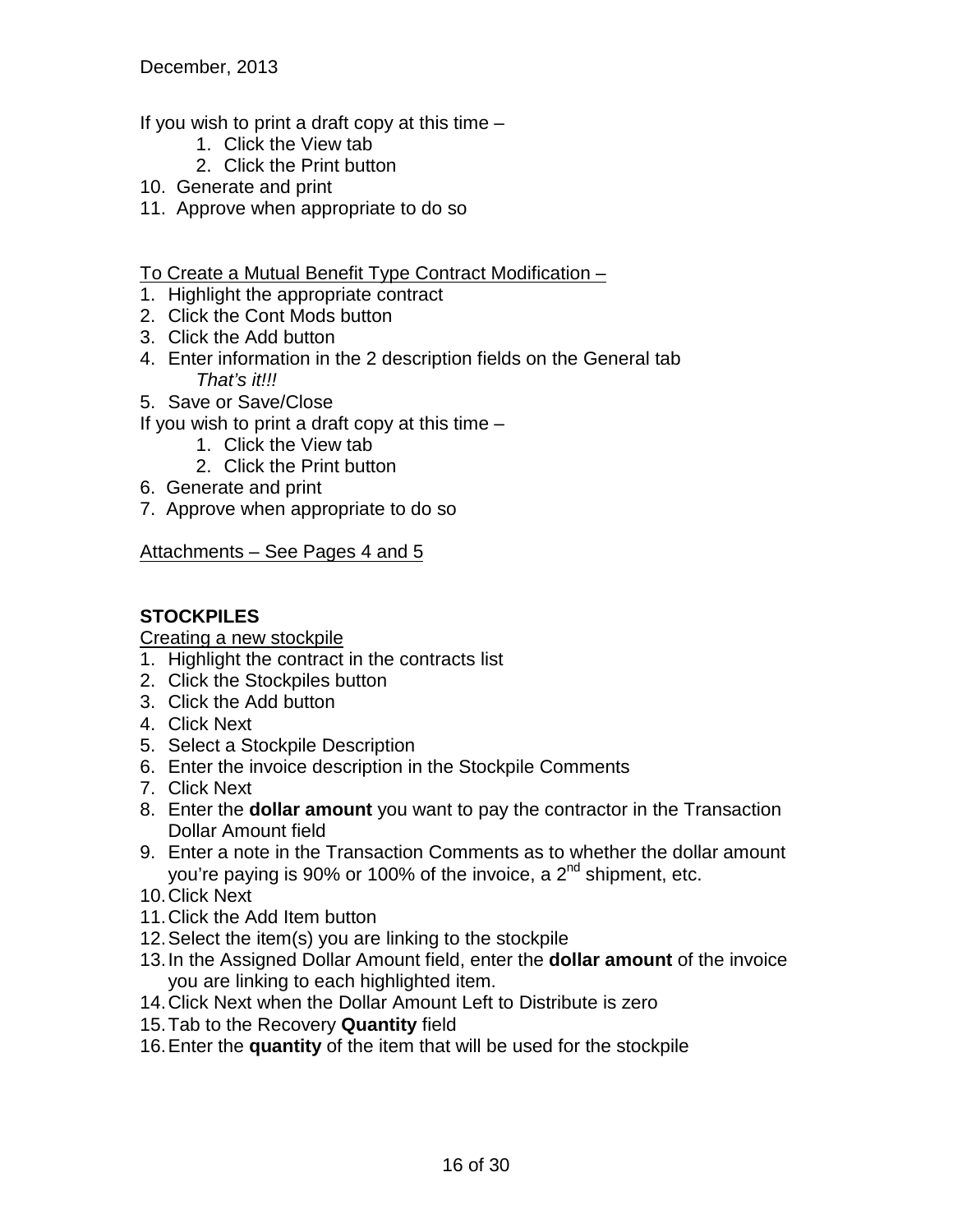*This must be between the slowest and fastest parameters displayed*

- 17.Press the Tab key. (The Recovery Factor field will then be calculated and displayed)
- 18.Click Finish

## Adding Another Shipment to a Stockpile -

- 1. Highlight the contract
- 2. Click the Stockpiles button
- 3. Highlight the stockpile which will have another shipment
- 4. Click the Change button
- 5. Click Next
- 6. Click Next
- 7. Leave the date as is displayed
- 8. Enter the additional dollar amount of the invoice in the Transaction Dollar Amount field
- 9. Enter 2<sup>nd</sup> shipment in the Transaction Comments field
- 10.Click Next
- 11.Distribute the additional invoice dollar amount among the linked item(s)
- 12.Click Next
- 13.Change the Recovery Quantity field if needed. It must still be between the slowest and fastest parameters displayed.
- 14.Click Finish

## Deleting a Stockpile

A *stockpile can be deleted up until it has been included in an estimate*

- 1. Highlight the contract
- 2. Click the Stockpiles button
- 3. Highlight the stockpile to delete
- 4. Click the Delete button
- 5. Answer Yes to the "Are you sure…" question

To Manually Reduce a Stockpile to Zero

- 1. Highlight the contract
- 2. Click the Stockpiles button
- 3. Highlight the stockpile you wish to reduce to zero
- 4. Click the Change button
- 5. Click Next

*.*

- 6. Click Next
- 7. Leave the Transaction Date as it is
- 8. In the Transaction Dollar Amount field enter a negative amount equal to the dollar amount shown in the Dollar Amount Remaining field
- 9. Enter "Zero Out Stockpile" in the Transaction Comments
- 10.Click Next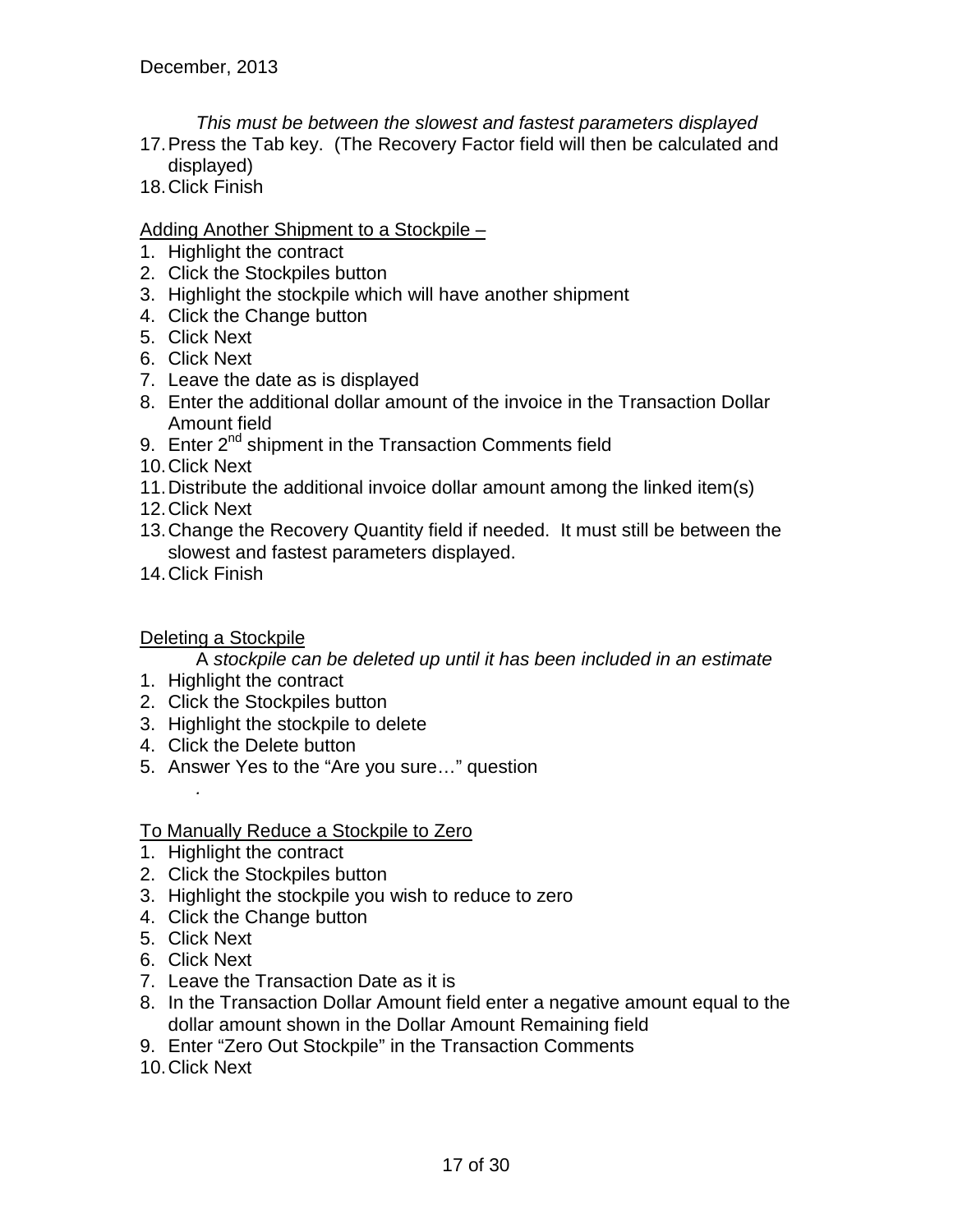- 11.In the Change In Dollar Amount field, enter a negative amount equal to the amount shown in the Current Dollar Amount for each item that has a quantity greater than zero
- 12.Click Next when the Dollar Amount Left to Distribute is zero
- 13.Click Next (The Recovery Quantity field should be zero)
- 14.You can also put a zero in the Recovery Factor field if you'd like although it's not required
- 15.Click Finish

## Automatic Balancing of a Stockpile -

If you desire, when a semi-final estimate is created the program will reduce the stockpile balance to zero as a part of the estimate process.

- 1. Highlight the appropriate contract
- 2. Click the Estimates button
- 3. Select Semi-Final as the Estimate Type
- 4. Put a checkmark in the Balance Stockpiles field

*If the Estimated Payment for any voucher displayed on the Vouchers tab of the Estimate screen is a negative number after the stockpile has been reduced to zero, you must either wait to balance the stockpile until either more items are paid resulting in a positive voucher amount or until the following estimate is a final.*

5. Generate the estimate

Viewing Stockpile Transactions –

- 1. Highlight the appropriate contract
- 2. Click the Inquiries button
- 3. Select the Stockpile Summary by Stockpile inquiry
- 4. Select one or more stockpiles to view
- 5. View at your leisure!!! This will display every transaction that has occurred for the selected stockpile(s).

## **CONTRACTOR PERFORMANCE EVALUATION (CPE)**

Creating a CPE –

- 1. Highlight the contract
- 2. Click the Misc Rpts button
- 3. Double click on Contractor's Performance Evaluation
- 4. Click the Add button
- 5. Select the contractor from the drop down list
- 6. Change the Report type to Final (we'll never use Interim)
- 7. Select the appropriate name in the Evaluator field
- 8. Change the Report Starting Date to the same date used in the Construction Started Date field on the Docu > General tab
- 9. Change the Report Ending Date to the same date used in the All Contract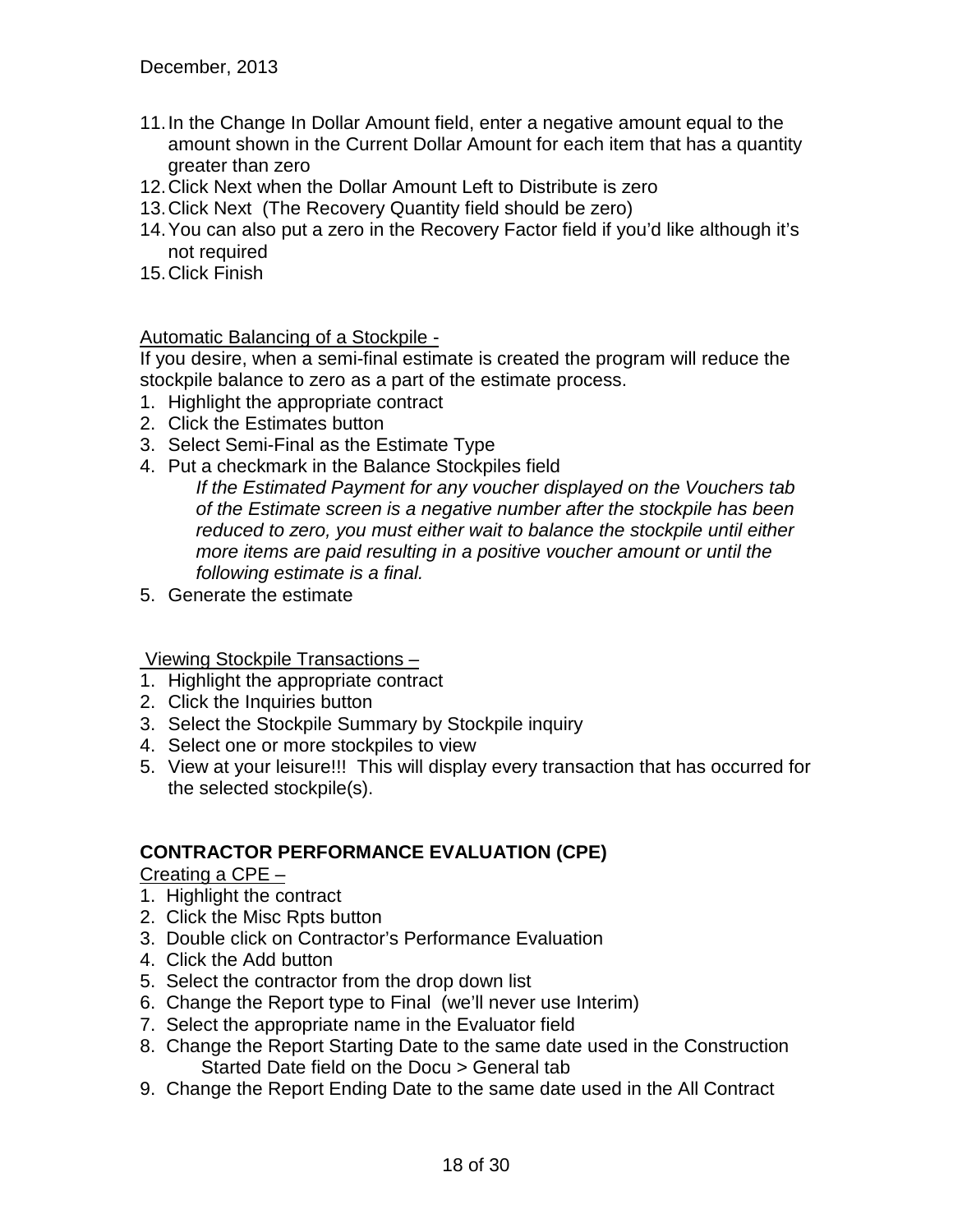Work Completed field on the Docu > General tab

- 10. Enter comments as desired
- 11. Click the Ratings tab
- 12. Enter a rating between 0 and 100 for EVERY category If the rating is 50 or below or 100, rating remarks are required If the category is not applicable, enter a rating of 80
- 13. Save/Close

## **IF YOU DELETE A SAVED OR GENERATED CPE, A FILE IS CREATED AND PUT IN THE OUTBOX. THE FILE THAT WAS CREATED WHEN THE CPE WAS DELETED CAN CAUSE MAJOR PROBLEMS WHEN WE SEND THE CPE TO THE OFFICE OF CONTRACTS. THAT FILE MUST BE DELETED. CALL JANET IF YOU'RE NOT SURE WHAT TO DO NEXT.**

Approving a CPE with a Pending Approval status

*You cannot approve a CPE with a Draft status*

- 1. Highlight the contract
- 2. Click the Misc Rpts button
- 3. Double click on Contractor's Performance Evaluation
- 4, Highlight the CPEs to approve and click the Approval button
- 5. The approval date should be the date the CPE is sent to the contractor  *When a CPE is approved, a file is created and put in the FieldMgr/Outbox*
- 6. Save/Close

## "Processing" the Electronically Created CPE Files -

1. Click Utilities > Combine Outbox Files

*(This will combine all approved contractor evaluations into 1 file with a .CPE extension)*

*If you are asked twice about combining files, you have 2 combined files – 1 for CPEs and 1 for EXPs. The combined UPD file must be processed or that information will be lost to CPS.*

- 2. The location of the combined CPE File is in your
- ProgramData\FieldManager\Outbox folder

*The combined file will be similar to the combined file for estimates EXCEPT the extension is CPE rather than UPD*

- 3. Re-name the combined .CPE file to CPEINPUT.CPE
- 4. Either drag or Cut and Paste (NOT Copy) the newly named CPEINPUT.CPE file to the C:\CPEINPUT folder and, if asked, overwrite what is there already.
- 5. Double click on the CPEINPUT.XLS file that is also located in the CPEINPUT folder
- 6. Enable Macros
- 7. Click on the "Click to Create ExcelEvals.xls" button The macro will run (lots of jumping around!!!) and will display a message that the ExcelEvals.xls has been created when the macro is finished. (If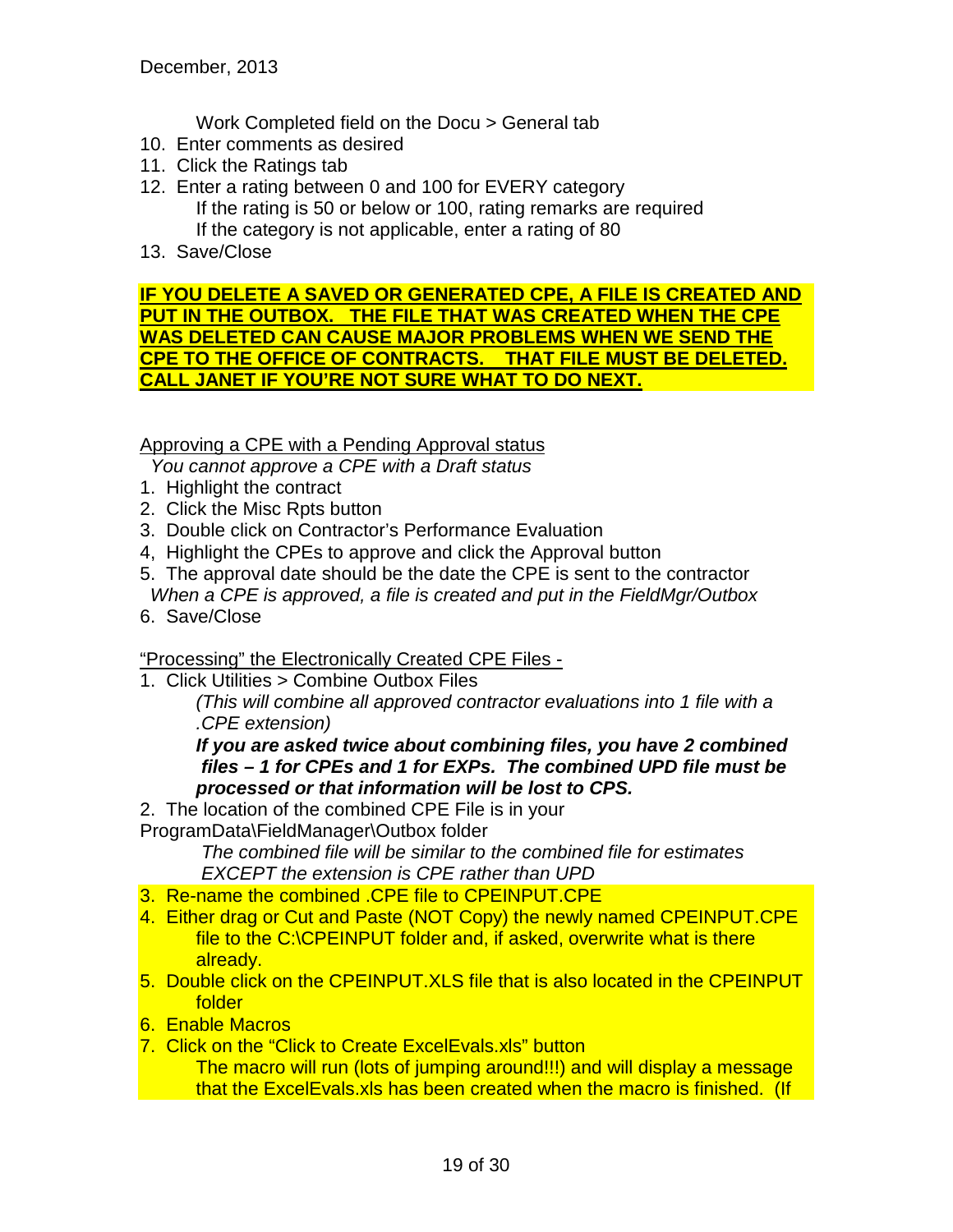you want to look at the new file, it will contain 1 row for each evaluation you approved.)

## 8. Close Excel

9. Attach the ExcelEvals.xls file to an e-mail and send to the

[DOT.Contracts@dot.iowa.gov](mailto:DOT.Contracts@dot.iowa.gov) with a subject line of CPE or Contractor Evaluation

10. If there was a .UPD file created when you combined fles in Step 1, process it now just as you normally would using the FM Xfer program.

## **ESTIMATES -**

Creating an Estimate –

- 1. Highlight the appropriate contract in the contracts list
- 2. Click the Estimates button
- 3. Click the Add button
- 4. Select the date for the estimate *The estimate will include all generated IDR's and diaries up to and including that date.*
- 5. Select the Estimate Type if different than what is displayed
- 6. Click OK
- 7. Check the Item Usage and/or View Estimate for appropriate payment *May need to print the View Estimate tab report if someone else must approve the estimate prior to payment*

8A. Once the estimate is reviewed for payment accuracy by the inspector or RCE, click the Generate button

## *You CANNOT save an estimate to be generated at a later date* OR

8B. If the estimate cannot be reviewed immediately, jot down the estimate's date and dollar amount and do not generate it. When the estimate is OK'd for payment, re-do Steps 1 through 8A, using the same date as before. Check to verify that the dollar amounts are the same as before.

To View Items Being Paid in an Estimate –

## *When the estimate is first created, mobilization will not be displayed in FM even if it is going to be paid*

- 1. Create an estimate (as shown above)
- 2. Click the Item Usage tab

*This can be sorted by any column* OR

- 3. Click the View Estimate tab and review items displayed in that report OR
- 4. Click the View Amt Bal tab and review items having a quantity in the Quantity This Estimate column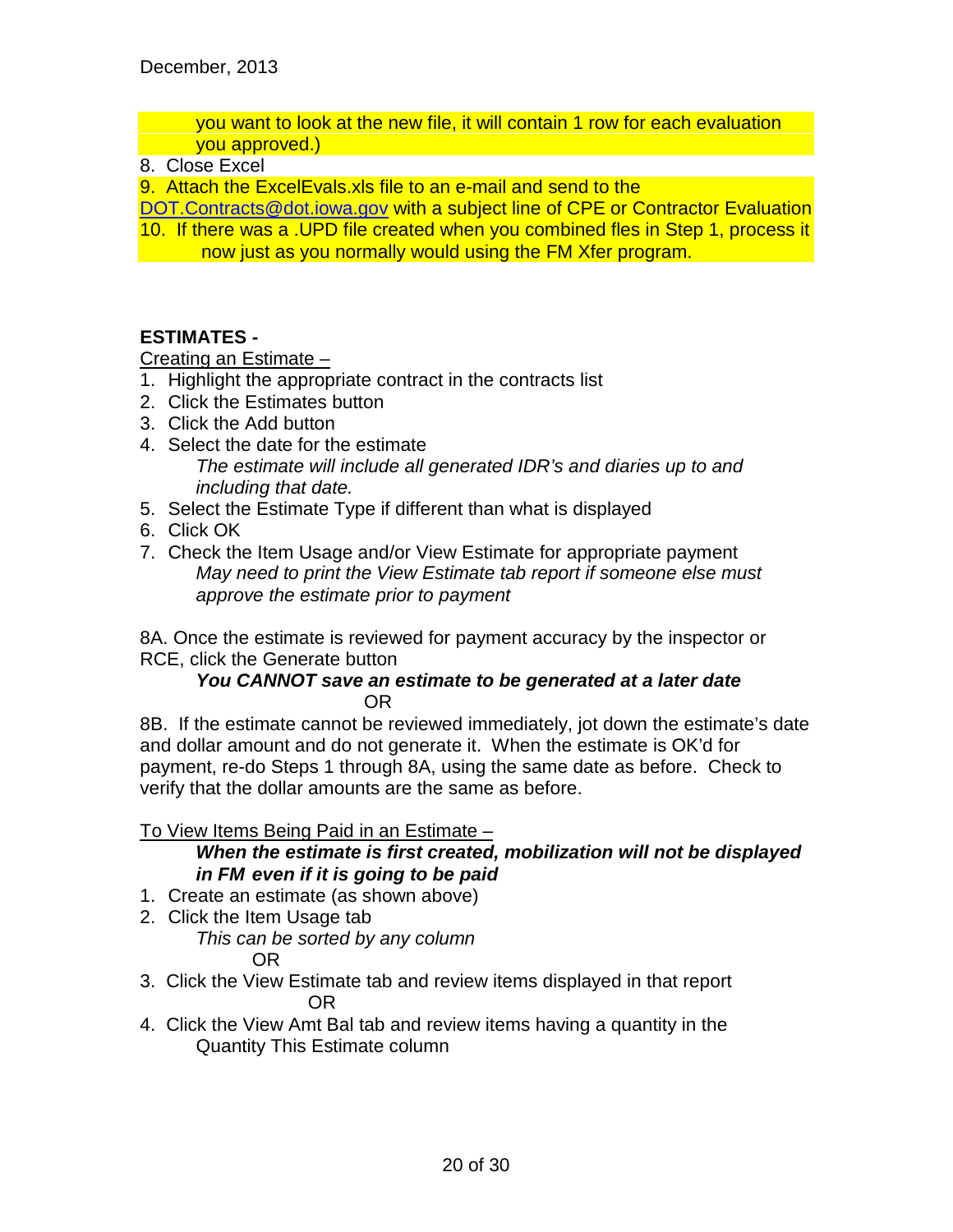## To Change the Amount Paid for an Item in the Estimate

- 1. Create an estimate (as shown previously)
- 2. Click the Item Usage tab
- 3. Highlight the appropriate item
- 4. Click the Review/Change button
- 5. Change the Quantity This Estimate field to the quantity you wish to pay *This must be equal to or lower than the Allowable Quantity figure displayed*
- 6. Click OK

*Anything held back this time will automatically be included when the next estimate is created*

## To Create an Estimate to Make an Initial Mobilization Payment

*This should be done only if 1% of the PROJECT (not contract) value is \$1,000 or more AND 10% of the mobilization item is \$1,000 or more. If 1 or both are less than \$1,000, do not make an initial mobilization payment.*

- 1. Create an estimate (as shown previously)
- 2. Click the Vouchers tab
- 3. Put a checkmark in the Create Voucher column for each appropriate project (as described above) that contains a mobilization line item *This must be done because FieldManager will NOT create a zero voucher - when there are no items to pay - unless "forced" to do so.*
- 4. Click the Generate button

## To Create an Estimate to Pay the Balance of Mobilization Due

If the mobilization item is more than 10% of the project value, 100% of the mobilization item will not be paid until there is a 435 date in CPS. This occurs after the project has been accepted and a 435 form completed, signed, and sent to Ames.

You will receive an e-mail Monday morning if you have a contract that needs to have this mobilization payment made.

To create this estimate, follow the same steps as when creating the initial mobilization payment. If there are items to pay on this estimate, that's fine.

## To Create a Semi-Final Estimate

- 1. Highlight the appropriate contract in the contracts list
- 2. Click the Docu button
- 3. Enter a date in the All Contract Work Completed field if you haven't done so already

*This should be the last day physical work was actually done on the contract. This is NOT necessarily the project acceptance date.*

- 4. Save/Close
- 5. Create an estimate (as shown previously)
- 6. Change the Estimate Type field to Semi-Final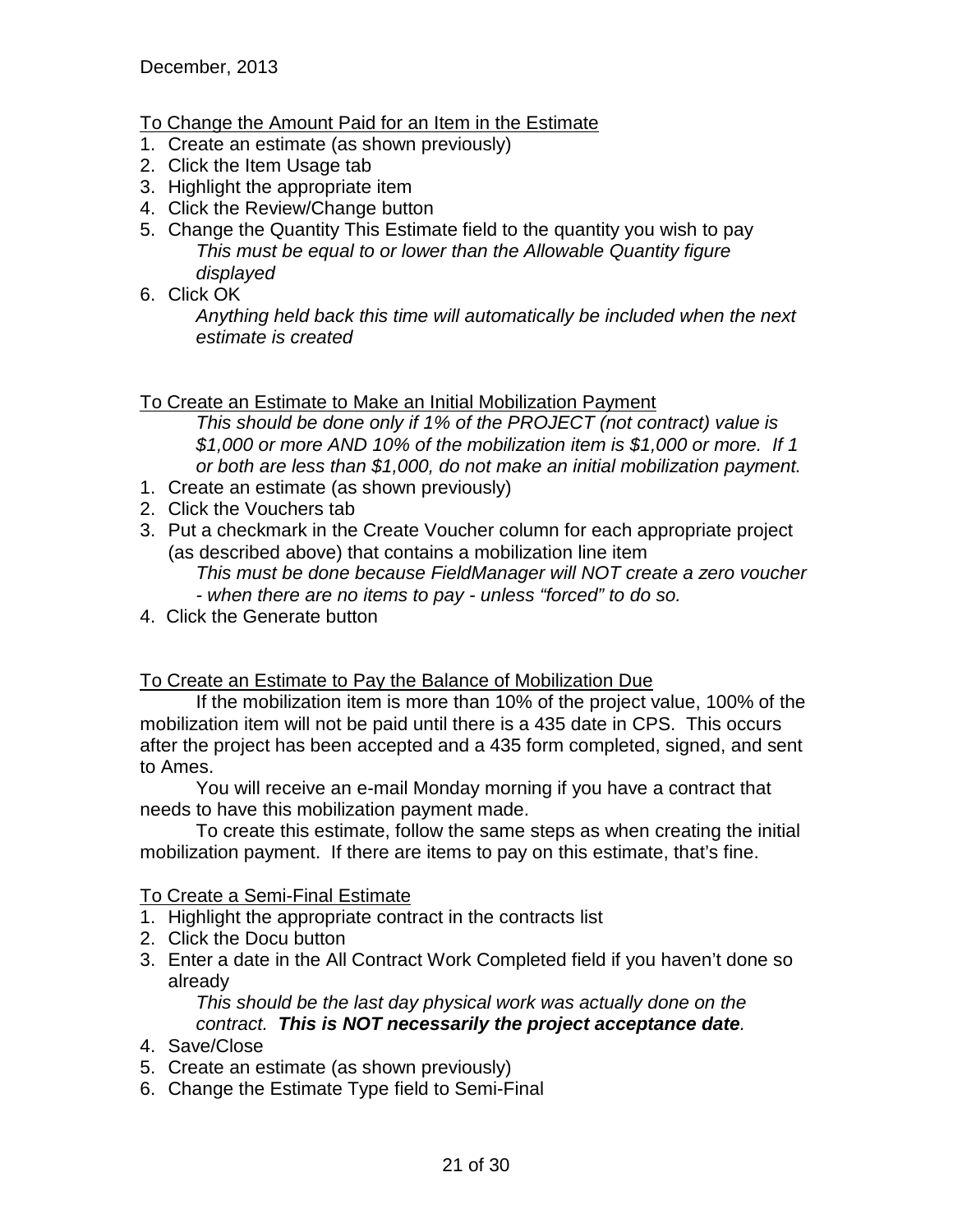7. If the Balance Stockpiles label is black, put a checkmark in that field *This will reduce all stockpile balances to zero on this estimate which could, (hopefully not!!), result in a negative Total Dollar Amount for either a voucher or the entire estimate*

**8. Click the Vouchers tab and check to be sure that all vouchers are a positive dollar amount.** *If they are not, do NOT generate and process this estimate unless you are absolutely sure the following estimate will be the final. (It is a good idea to wait until after the audits are completed to process a negative SF estimate)*

9. When you are sure the correct payment is being made, click the Generate button

*Remember, if one or more of the vouchers is a negative, the next estimate MUST be a final.*

## To Create a Negative Estimate

- 1. Create an estimate (as shown previously)
- 2. Click OK to the message stating there is at least 1 negative voucher
- 3. Change the Estimate Type to Semi-Final

*An estimate with 1 or more negative vouchers MUST be a semi-final type and MUST be followed by a Final estimate. If a negative voucher is included in an estimate and the estimate is not a semi-final type, the processing for it will fail.*

## To Create An Estimate Which Includes a Negative Voucher

*(For contracts with multiple projects only)*

- 1. Create an estimate (as shown previously)
- 2. Click OK to the message stating there is at least 1 negative voucher
- 3. Click the Vouchers tab
- **4. Remove the checkmark from the Create Voucher field for the project(s) with a negative dollar amount**
- 5. Click the General tab
- 6. Check to be sure the total estimate dollar amount is still a positive amount
- 7. Generate the estimate

*Any items withheld from the estimate (including all those items in the negative voucher) will be automatically included the next time an estimate for this contract is created. At that time they can be withheld again or paid.*

## To Create a Final Estimate

- 1. Highlight the appropriate contract in the contracts list
- 2. Click the Docu button
- 3. Enter a date in the All Contract Work Completed field on the General tab if one isn't there already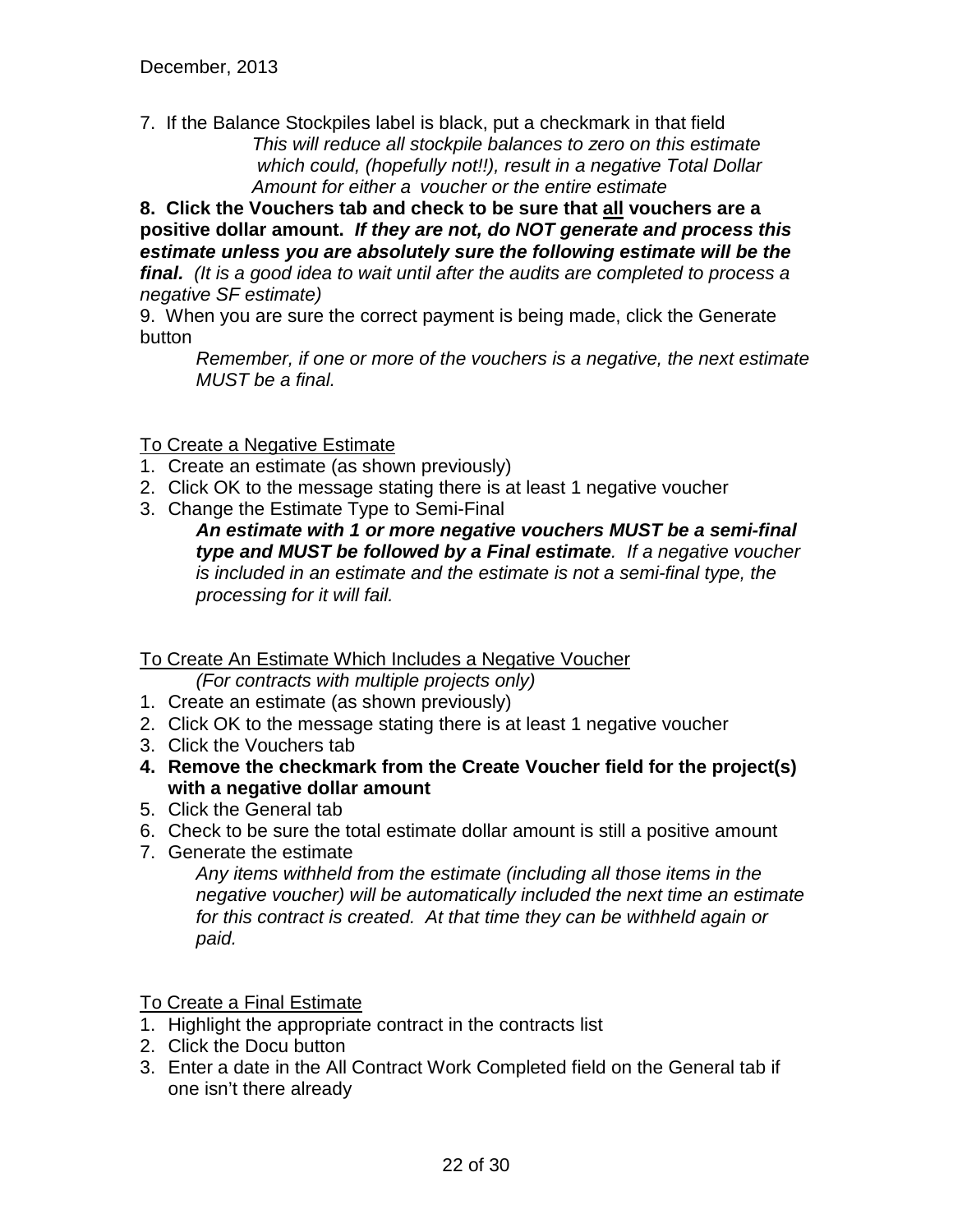*This is the last day physical work was actually done on the project. This is NOT necessarily the project acceptance date.*

- 4. Click the Site Time tab
- 5. Enter a date in the Time Charges Stop Date for **each** site if they haven't been entered already

*This is the last day a working day was charged for that site. You may need to review the working day reports to determine the date.*

- 6. Save/Close
- 7. Click the Misc Rpts button
- 8. Double click on Contractor 's Performance Evaluation
- 9. Be sure that there is an approved CPE for every contractor

*(A Final estimate cannot be created unless every contractor has an approved CPE)*

- 10.Click the Items button
- 11.Scroll to the right and be sure all items have been marked complete (Have Yes in the Item Cpt column)
- 12.If some items have not been marked complete, highlight those items and then click Edit > Mark Items Completed

*(If an item will not change to Yes, scroll to the right and see if it is a "unattached" type of item. If it is, call Janet!)*

- 13.Click OK then Yes at the "Are you sure…" question
- 14.Click Close
- 15.Create an estimate (as shown previously)
- 16.Change the Estimate Type field to Final
- 17.Put a checkmark in the Balance Stockpiles field *There must be a zero Total Dollar Amt and zero Days Charged This Estimate for a Final Estimate. If there is any payment or days charged or stockpile reduction shown on the General tab of the Estimates screen, the estimate type cannot be a Final. A Semi-Final will need to be created and processed prior to the Final being created.*
- 18.Click the Generate button

## To Change the Type of Estimate Once It's Been Created

- 1. Close and do not generate the estimate created
- 2. Create an estimate again, being sure to select the correct type this time *You cannot change the type of an estimate after it has been created*

## To Prevent Premature Payment of a Final Estimate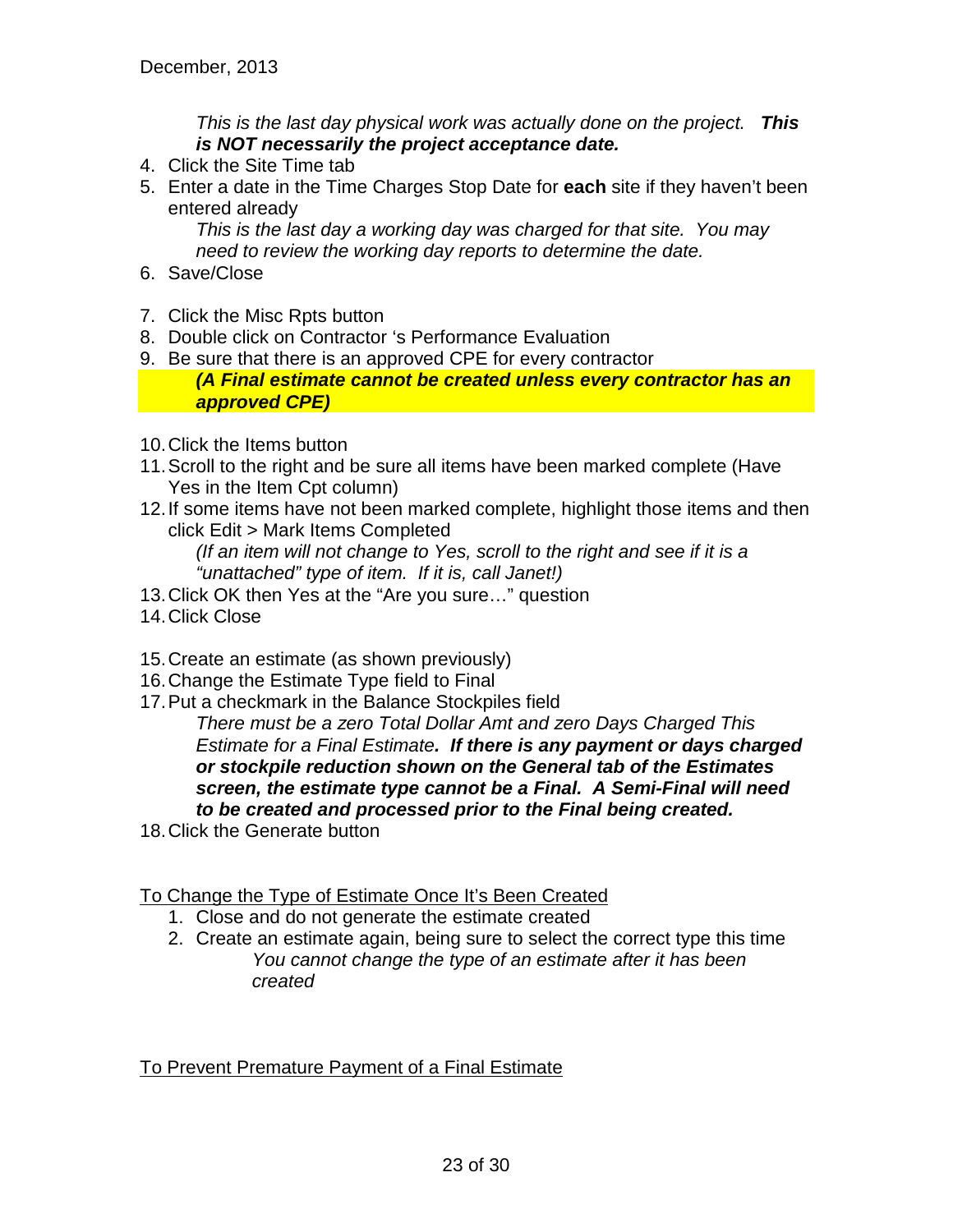Because a final estimate shouldn't be processed (sent to the mainframe) until the contractor, the RCE, the district engineer, and sometimes Central Construction have all signed the hard copy, the file created when the voucher is generated must be **removed** from the Outbox.

## 1. Open Windows Explorer

*If there is not a Final Vouchers folder we must create one –*

- *1. Highlight Local Disk (C:)*
- *2. Click File > New > Folder*
- *3. Name the new folder Final Vouchers and press Enter*
- 2. Open the ProgramData\FieldManager\Outbox folder (click on the + to the left of it)
- 3. Highlight the VCHRxxx.EXP file created by the final estimate
	- *If you're not sure which one it is, double click on the file and look at it using Notepad. The contract ID will be displayed in the first line following VOUCHER, UPDATE. This file should contain ONLY lines beginning with VOUCHER, UPDATE and SITETIME, UPDATE.*
- 4. Drag the file to the Final Vouchers folder OR right click and choose Cut and then highlight the Final Vouchers folder and right click and choose Paste. *The desired result – the file will be moved out of the Outbox folder to the Final Vouchers folder.*
- *5.* Rename this file, changing only the file name and NOT the .EXP extension. The extension MUST remain as it
- 6. Copy this re-named file to a flash drive and/or a location on the W drive that your office has dedicated for this purpose *This is done simply as a safety net – in case the hard drive crashes and you would lose the files in the Final Vouchers folder*

When It's Time to Process a Final Estimate –

- 1. Open Windows Explorer and go to the ProgramData\FieldManager\Outbox
- 2. **Move** the appropriate file from the Final Vouchers folder to the Outbox folder (see Step 4 above)
- 3. Start the FieldManager program if it isn't running already
- 4. Click Utilities > Combine Outbox Files
- 5. The location for the combined file should also be the OUTBOX folder
- 6. Click OK
- 7. Switch back to Windows Explorer and jot down the newly created .UPD file name, checking to be sure it's the correct file by viewing the date and time it was created
- 8. Process the newly combined .UPD file using the FM Xfer program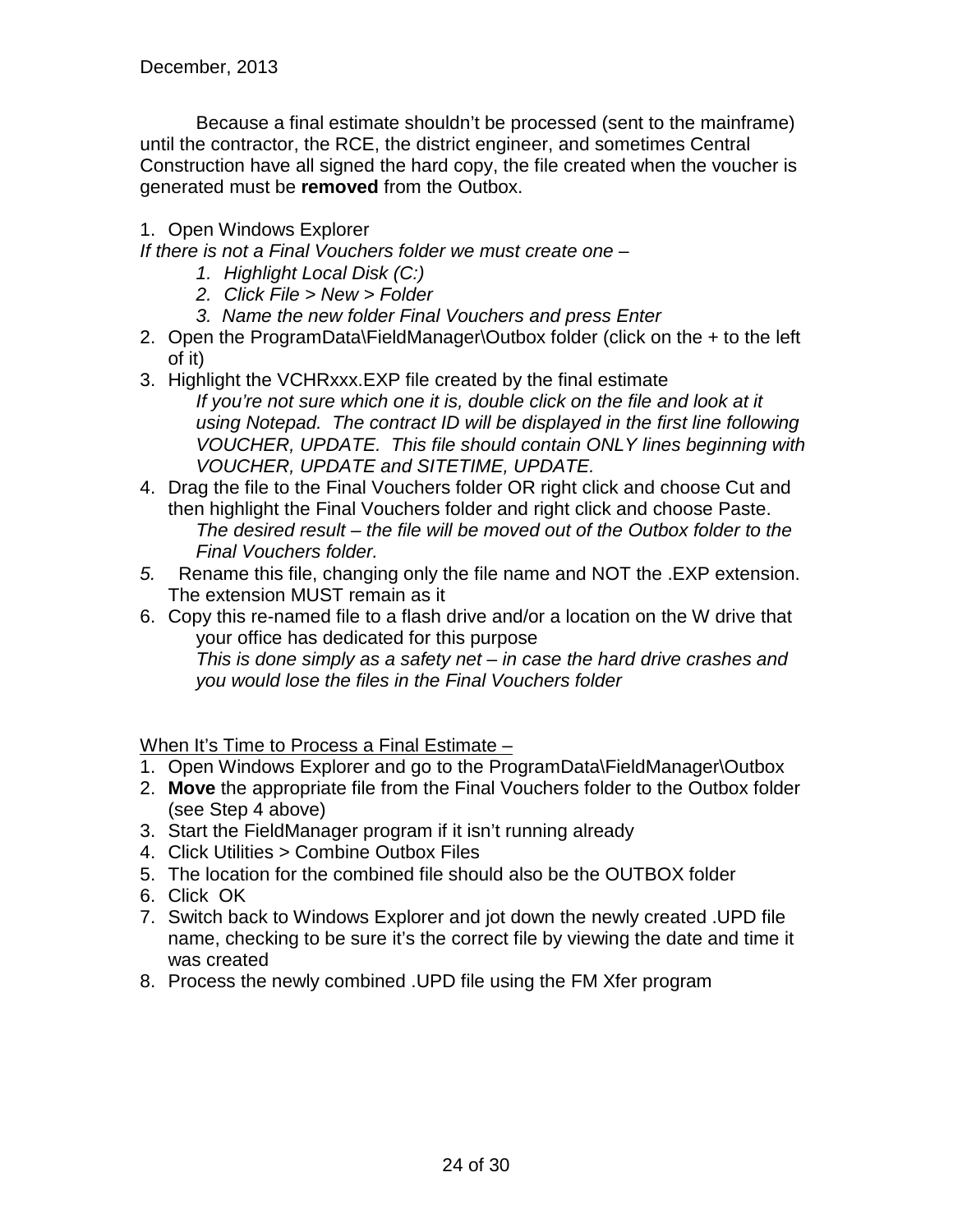December, 2013

## Printing a List of Final Quantities to Send to the Contractor

*REMEMBER, enter the date the final quantities are sent to the contractor in the Docu button > Administrators > Final Quantities to Contractor field.*

- 1. Highlight the appropriate contract in the contracts list
- 2. Click the Estimates button
- 3. Highlight the Final estimate
- 4. Click the Review button
- 5. Click the View Amt Bal tab *This list will be printed in proposal line number order*
- 6. Click the Print button

## **OR**

- 1. Open the QtyTotals Excel query/spreadsheet *Directions for using any query are in the W:\Highway\Construction\FieldManagerInformation\FMFiles\Queries&File s folder in a file named Instructions for Queries and Spreadsheets.doc*
- 2. Refresh the spreadsheet, entering the appropriate contract ID in Cell A1 exactly as it is displayed in the FieldManager contract list and press Enter *(If the contract ID contains a letter, it must be typed in upper case for the spreadsheet to refresh)*
- 3. Click on the Copy Formulas macro button
- 4. Highlight the populated rows and columns

## **The print will take legal size paper**

5. Print selected area only

To Find the Amount of Retainage Withheld to Date

- 1. Highlight the appropriate contract in the contracts list
- 2. Click the Inquiries button
- 3. Select the Estimate Vouchers by Estimate inquiry
- 4. Click the Select All button
- 5. Add the retainage figures displayed for each estimate **OR**
- 1. Open the Retainage Excel query/spreadsheet *Directions for using any query is in the W:\Highway\Construction\FieldManagerInformation\FMFiles\Queries&File s folder in a file named Instructions for Queries and Spreadsheets.doc*
- 2. Refresh, entering the appropriate contract ID exactly as it is displayed in the FieldManager contracts list
- 3. Print if desired

To Know Where You Are in the Estimate Processing Steps –

If you have generated an estimate –

1. Exported will be the status of the estimate in the estimate list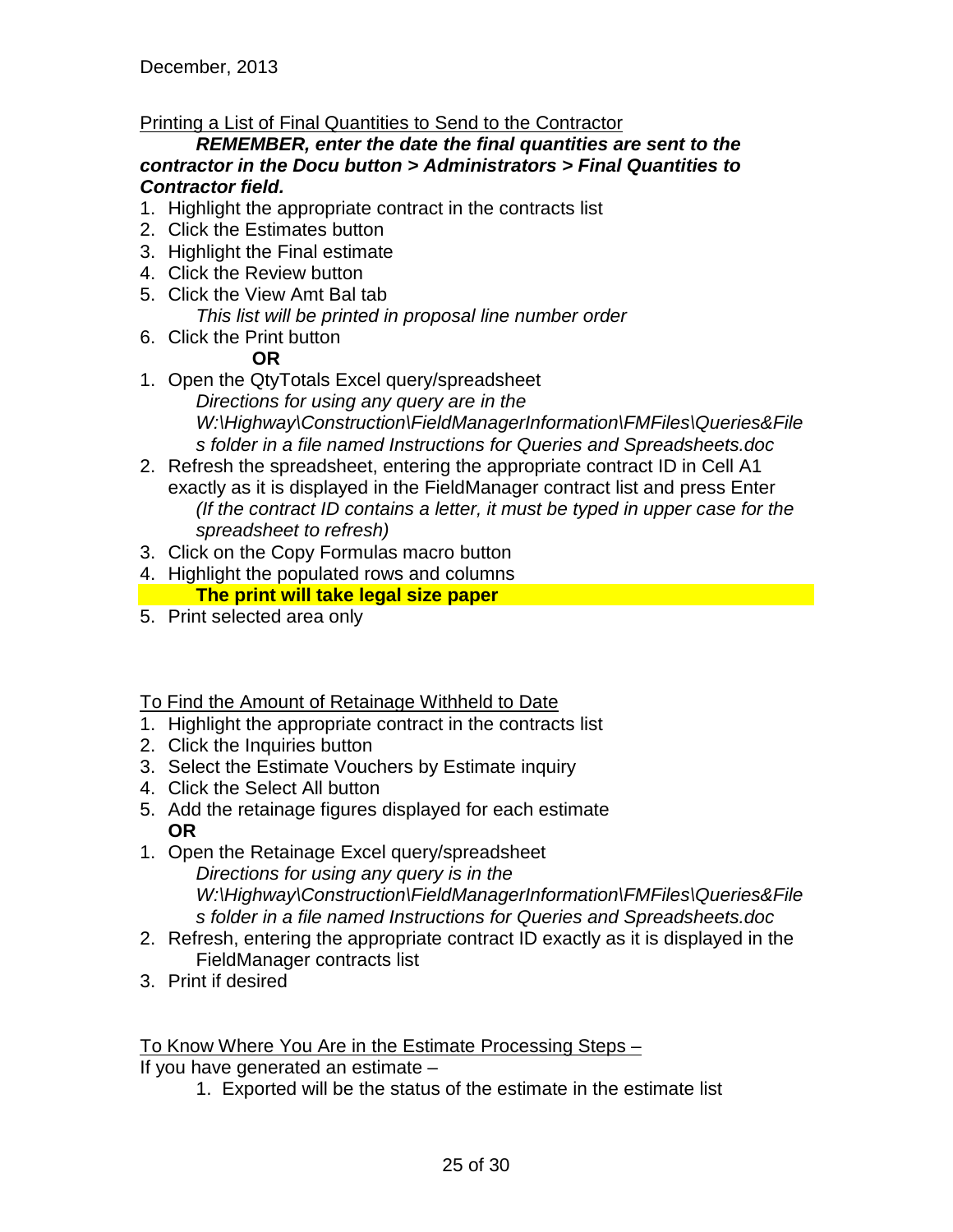2. There will be a VCHRxxx.EXP file for that contract in your Outbox

If you have combined the files in the Outbox –

- 1. Exported will be the status of the estimate in the estimate list
- 2. There will **not** be a VCHRxxx.EXP file in your Outbox for that contract
- 3. There will be a .UPD combined file with the current date and time

If you have processed the estimate and received it back from the mainframe there will be –

1. the same combined file (.UPD) name you just processed but with a .TAF extension and current date in your Inbox

If you HAVE imported the .TAF file into FieldManager –

- 1. The status of the estimate (as displayed in the estimate list) will be Refreshed
- 2. The Cont Status button will have the same dollar amount in the Paid to Date (FM) and Paid to Date (CAS) fields.

If you HAVE received the TAF file but HAVE NOT imported it into FieldManager -

- 1. The status of the estimate (as displayed in the estimate list) will be Exported
- 2. The Cont Status button will NOT have the same dollar amount in the Paid to Date (FM) and Paid to Date (CAS) fields

## **Exporting Contracts to FieldBook**

Exporting a Contract to FieldBook –

- 1. Click the Export-FB button
- 2. Highlight the appropriate contract
- 3. Put a checkmark in the Include Reference Files in the Export
- 4. Click the Select button
- 5. Browse to the correct location to place the file and then click OK
- 6. The filename is based on the contract(s) being exported and will have a .EBL extension – don't change it

## **Archiving a Contract**

## **This process should be done ONLY after you receive an e-mail listing what contracts can be archived for your office**

- 1. When notified of the specific contract(s) that can be archived, click File > Archive Contracts
- 2. Answer Yes to the warning stating that this process will remove the contract from the list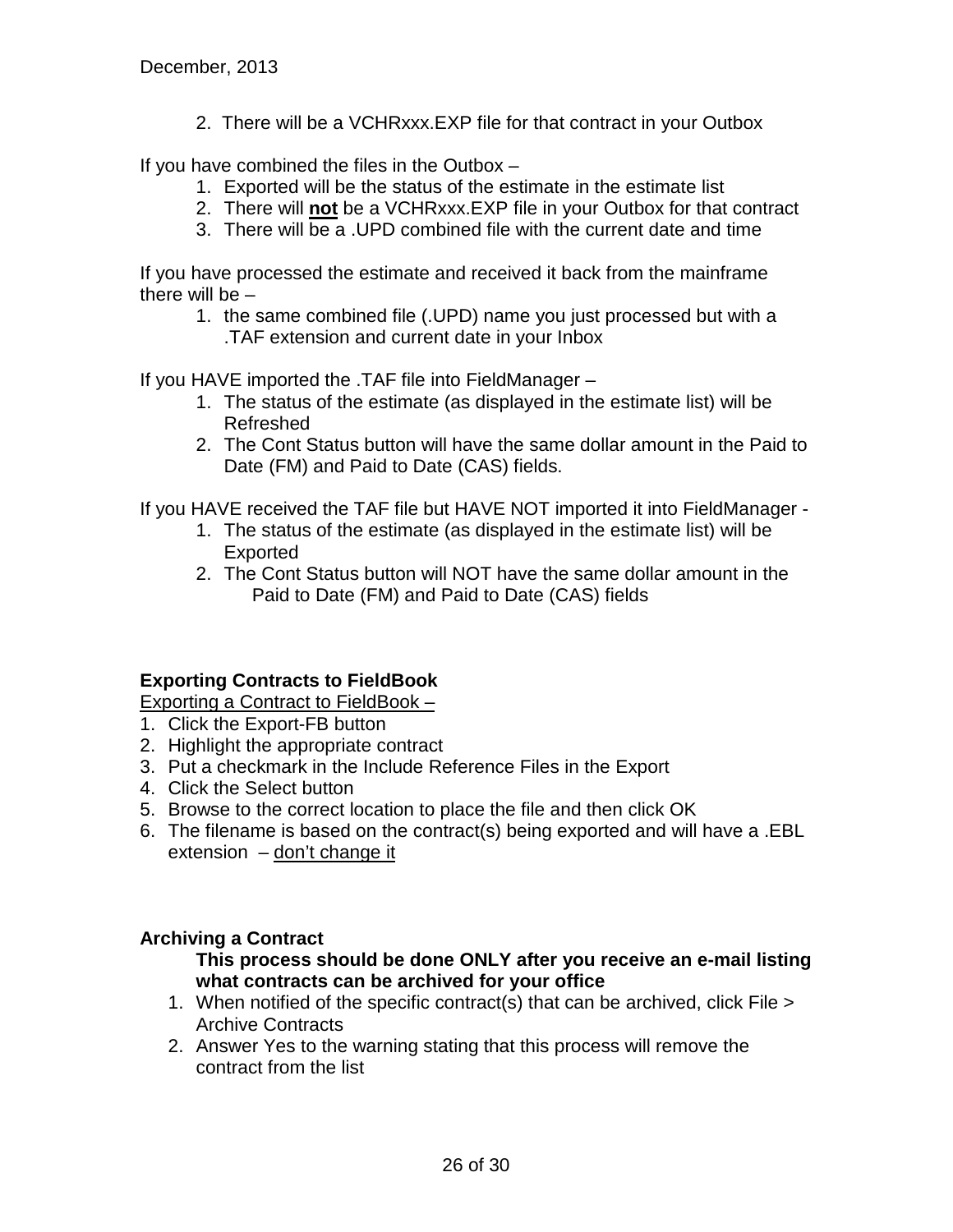- 3. Highlight the appropriate contract(s) *(only contracts that have been finaled are in this list)*
- 4. Do NOT put a checkmark in the Print Final History box
- 5. Click Select
- 6. Once the contract has been archived (removed from the active contract list), it will be stored in the ProgramData\FieldManager\Archive folder
- 7. Copy the archived contract to a location on the W drive specifically designated for your office's archived contracts

## **Transferring Contracts from FieldManager to FieldManager**

Transferring a Read-Only Copy of the Contract -

- 1. Click File > Export > Transfer Contracts
- 2. Highlight the appropriate contract(s)
- 3. Click the Select button
- 4. Leave the dot in front of "Create a regular read-only copy of the contract"
- 5. If there are attachments and you want to include them, click so there is a checkmark in front of Include Attachments
- 6. Click the OK button
- 7. Select the drive (probably E if using a flash drive) where you want to put the file containing the contract
- 8. Click OK
- 9. The program will name the file FMCONTS.001 automatically. Do not change this name.

*As a part of this type of transfer, the working copy is left in the contracts list.* 

## Transferring a Working Copy of the Contract -

 *You must be a System Administrator to transfer a working copy.*

- 1. Click File > Export > Transfer Contracts
- 2. Highlight the appropriate contract(s)
- 3. Click the Select button
- 4. Move the dot so it's in front of "Transfer the contract"
- 5. If there are attachments and you want to include them, click so there is a checkmark in front of Include Attachments.
- 6. Select the drive/location (probably E if using a flash drive) where you want to put the file containing the contract
- 7. Click OK
- 8. The program will name the file FMCONTS.001 automatically. Do not change this name.

*As a part of this transfer, a read only copy is left in the contracts list. Do NOT delete the read-only copy from the original computer until you know for sure the working copy has been successfully imported into the receiving FM machine* and you know you will never need to receive it back.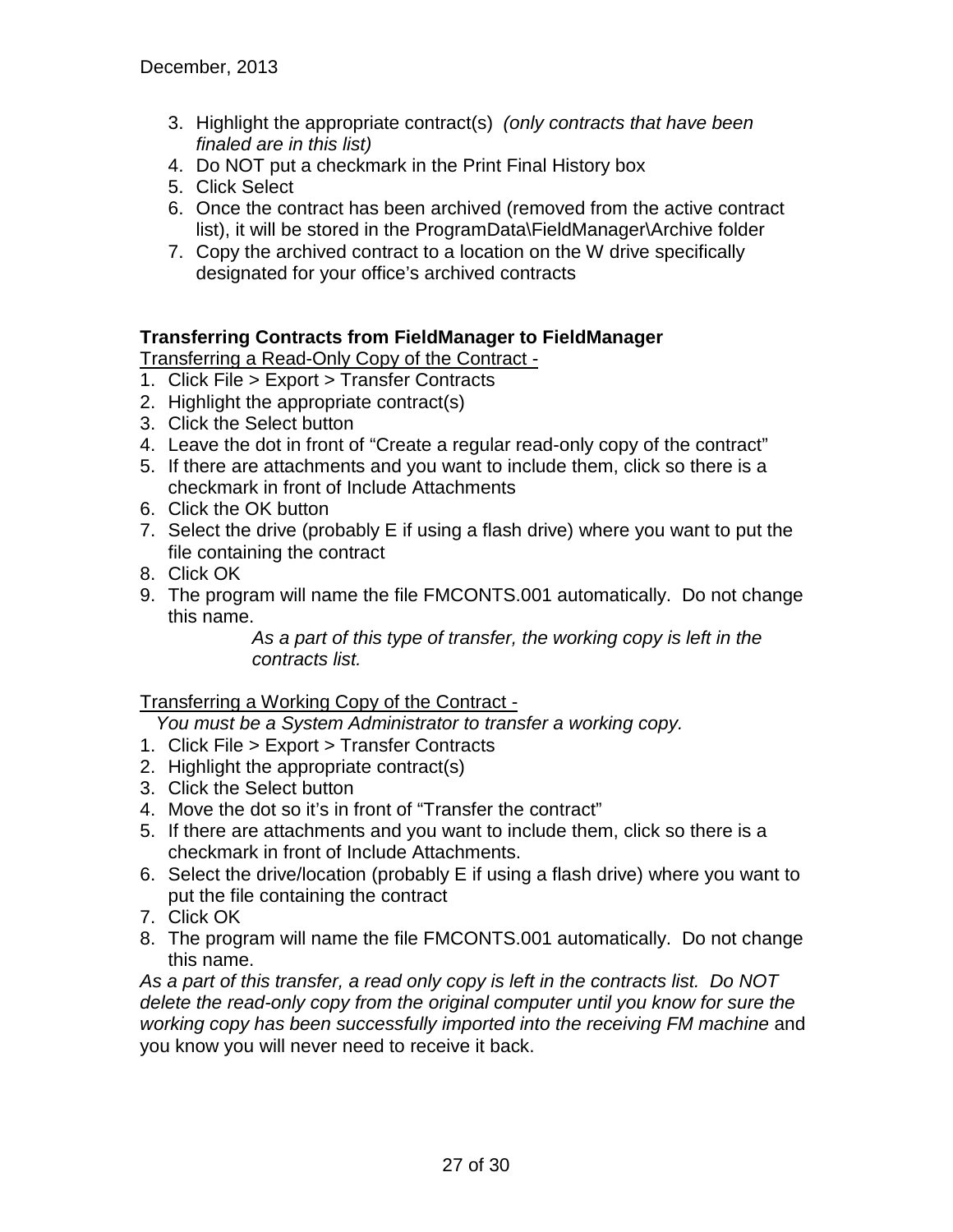## To Create and Send a Contractor Read-Only (CRO) Copy of the Contract

- 1. Click File > Export > Transfer Contracts
- 2. Highlight the contract(s) and press Select
- 3. Put the dot in front of "Create a contractor read-only copy of the contract" and press OK (Attachments are not included in this type of transfer)
- 4. Select the location for the CRO file to be saved
- 5. Create an e-mail to the contractor and send the CRO file as an attachment

## Deleting a Read-Only Copy of a Contract -

- 1. Highlight the appropriate contract in the contracts list
- 2. Click Edit > Delete
- 3. Answer Yes to the "Are you sure…" question

## Deleting a Working Copy of a Contract –

#### **This will rarely be done – might want to contact Janet first because once it's gone, it's gone!!!**

- 1. Click File > Export > Transfer Contracts
- 2. Highlight the appropriate contract and press Select
- 3. Put the dot in front of "Transfer the Contract" and press OK
- 4. Select the location for the file and re-name it "DELETE" This "delete" name is given simply so you know at a later date that it is a file that can be deleted
- 5. Click the Save button
- 6. A read only copy of the contract is now left in your list of contracts
- 7. Highlight the appropriate contract in that list
- 8. Click Edit > Delete
- 9. Answer Yes to the "Are you sure…" question

**10.The contract is now gone – and really gone. There is no un-do!!** 

## **Backup/Restore**

Backing Up the Database

**Backing up FieldManager is critical. Do this every day information is added to or changed in the FM program. Without a backup, you lose everything if the computer crashes!**

**If you have multiple datasources in your FM program, the backup process backs up ONLY the datasource that is open at the time the backup is done. In other words, each datasource must be backed up individually.**

- 1. Close the contracts list
- 2. Click File > Backup Database

The default backup location is displayed on the Utilities > User Preferences > General tab

3. Click the Backup button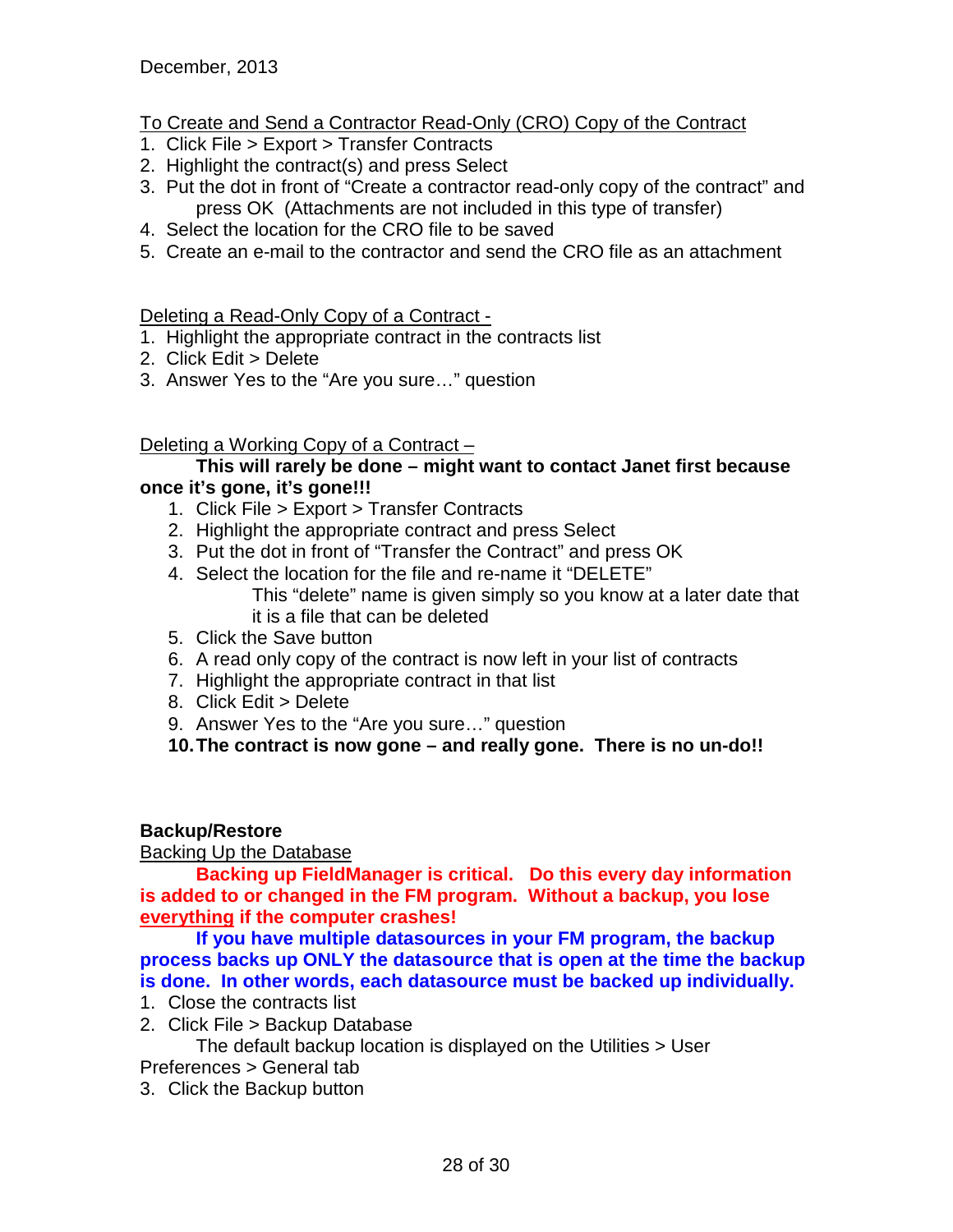4. Click OK to the completed successfully message

## **RCE Offices -**

**EITHER…..**

5. Click Yes to the question asking if you want to copy the backup file to another location

6. Select the appropriate location on the W drive for your office's backup file **and WAIT**. **Do not continue until you receive the message that the copy was successful**

7. When asked again about copying the backup file to another location, answer No

**OR…….**

- 8. Copy by hand (Copy/Paste) from the C drive to your W drive backup location
- 9. Click the Close button at the Backup Database screen
- 10. Click the Exit FieldMgr button and leave the program

## **County Offices and Consultants - Use a USB Drive or Network**

*Use a flash drive if you don't have a network that is backed up daily*

- Follow Steps1 through 5 in the steps above for the RCE Offices
	- 6. Select the appropriate location on your network or on a flash drive
	- 7. When asked again about copying the backup file to another location, answer No
	- 8. Click the Close button at the Backup Database screen
	- 9. Click the Exit FieldMgr button and leave the program

Restoring the Database

1. Please call BEFORE starting this process

*The effect of restoring a database can either result in something very good and helpful or in something very ugly*.

## **REFERENCE FILE**

Receiving a New Reference File –

If you have multiple datasources in your FieldManager program, you must import the new reference file into each one.

Once you receive an e-mail stating a new reference file is available –

- 1. Open the FieldManager program
- 2. Click File > Import > File
- 3. Select the drive where the reference file is located

*You can either detach it from the e-mail to a location of your choice and import it from there or import it from the W:\Highway\FieldManager\FieldManagerInformation\FMFiles folder*